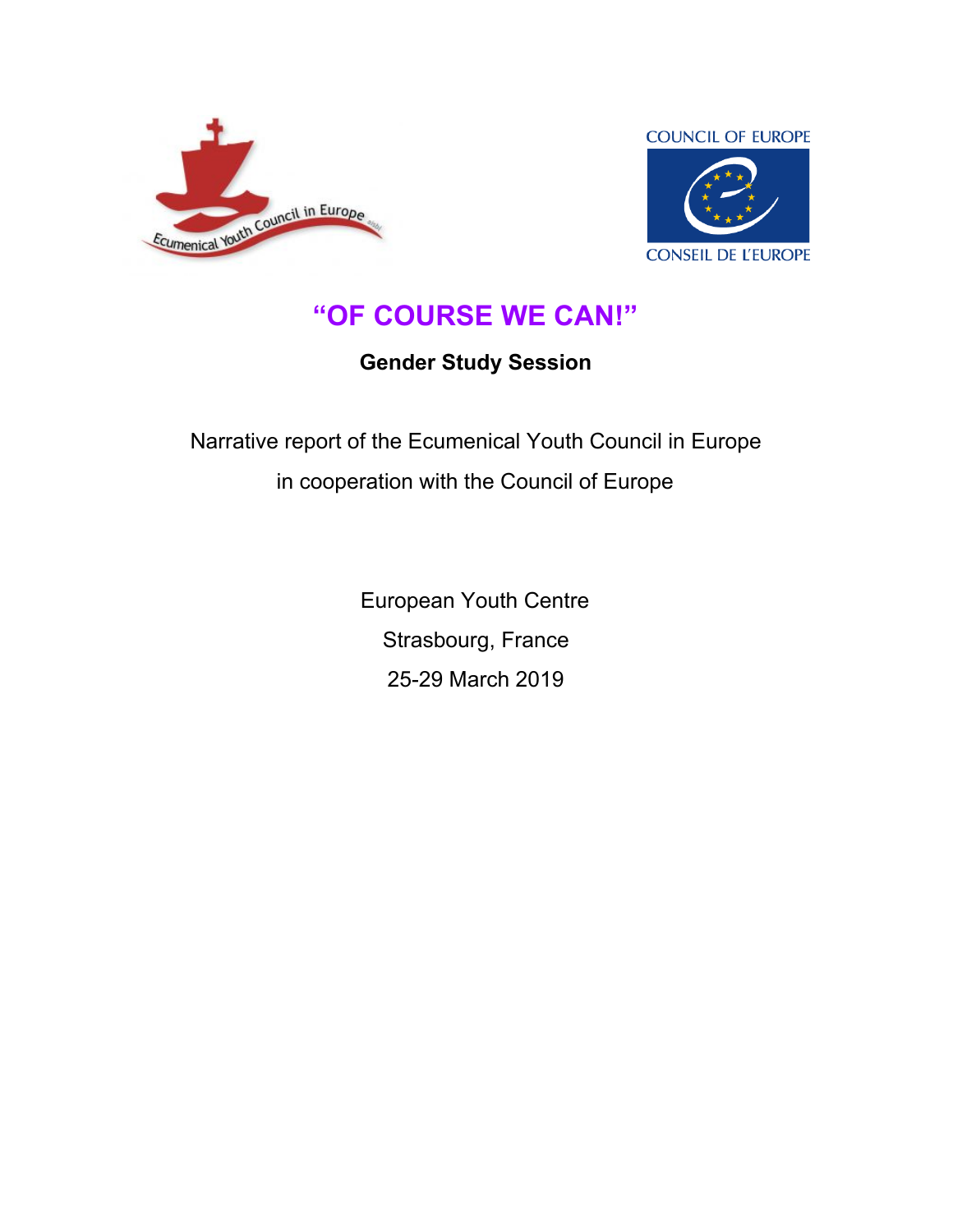| <b>Executive Summary</b>                  | $\mathbf 3$    |
|-------------------------------------------|----------------|
| <b>Introduction</b>                       | 4              |
| Context of the Study Session              | 4              |
| Aims and objectives                       | 5              |
| Participants                              | 6              |
| <b>Study Session</b>                      | 6              |
| Ecumenical Youth Council in Europe (EYCE) | $\overline{7}$ |
| Preparatory team                          | 8              |
| Programme                                 | 9              |
| Sunday the 24th                           | 9              |
| Monday the 25th                           | 9              |
| Tuesday the 26th                          | 12             |
| Wednesday the 27th                        | 13             |
| Thursday the 28th                         | 14             |
| Friday the 29th                           | 15             |
| <b>Outcomes and Evaluation</b>            | 17             |
| Participants' follow up                   | 19             |
| Team members' follow up                   | 22             |
| <b>Conclusion</b>                         | 24             |
| Appendix                                  | 25             |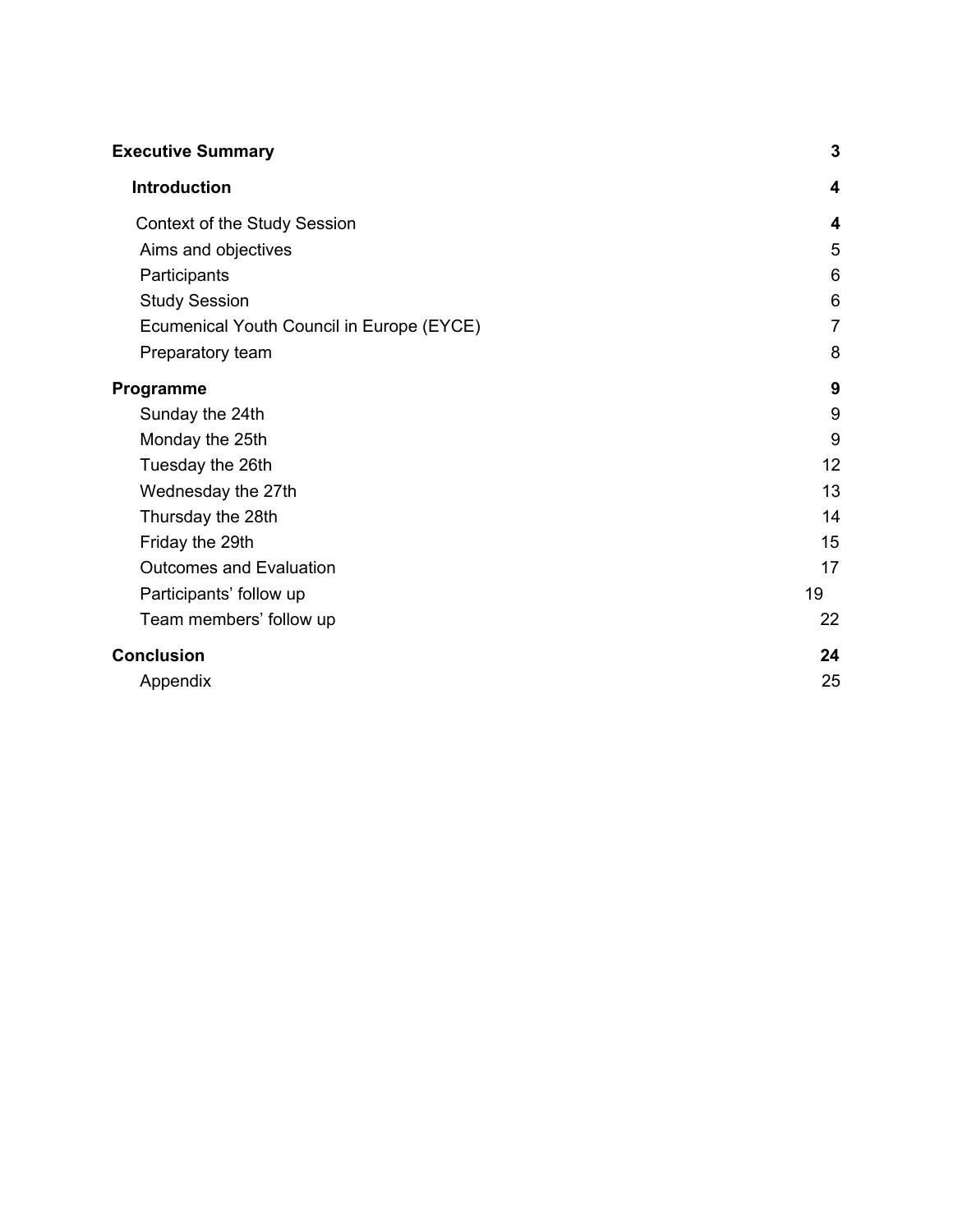## <span id="page-2-0"></span>**Executive Summary**

The Ecumenical Youth Council in Europe in cooperation with the Council of Europe implemented their proposed study session "Of Course We Can" focusing particularly on the gender roles in churches. The study session was held at the European Youth Center in Strasbourg on 25-29 March 2019.

The main focus of this study session has been to address several topics on how churches and church communities, and by extension to the greater society, include or not women, welcome or not diversity and to explore the ways how this inclusion can be carried out beyond stereotypes. EYCE sees young people as a great potential to overcome these gender stereotypes and to engage in meaningful and constructive dialogue.

The study session aimed at empowering and encouraging gender-equity among various Christian communities. The study session had several objectives:

- to investigate whether churches are inclusive and welcome all diversity;
- to explore different gender stereotypes in churches;
- to provide knowledge on historical developments on women inclusion within churches;
- to develop a common standpoint and practical approaches.

The numbers of participants, including preparatory team, was 20 in total. Moreover, the EYCE invited two guest speakers in order to provide a different perspective to the session. Participants came from several European and non-European countries, such as Scotland, Finland, Hungary, Italy, North Macedonia, Germany, Estonia, Egypt and Malaysia. The preparatory team was diverse too, consisting of three women and three men, coming from Italy, Hungary, Egypt, Poland and Kosovo. There was a diverse group of people coming from different backgrounds and denominations.

The program offered for this study session involved a variety of sessions in order to discuss, analyze and further explore ideas. Sessions involved bible studies, historical approach, group discussions, debates, prayers et cetera. The group also had the opportunity to visit the Council of Europe facilities in order to experience its role and the work they do. This was an outstanding opportunity to network and connect with different people. In the end several participants sent their future ideas based on the tools they gained during the study session.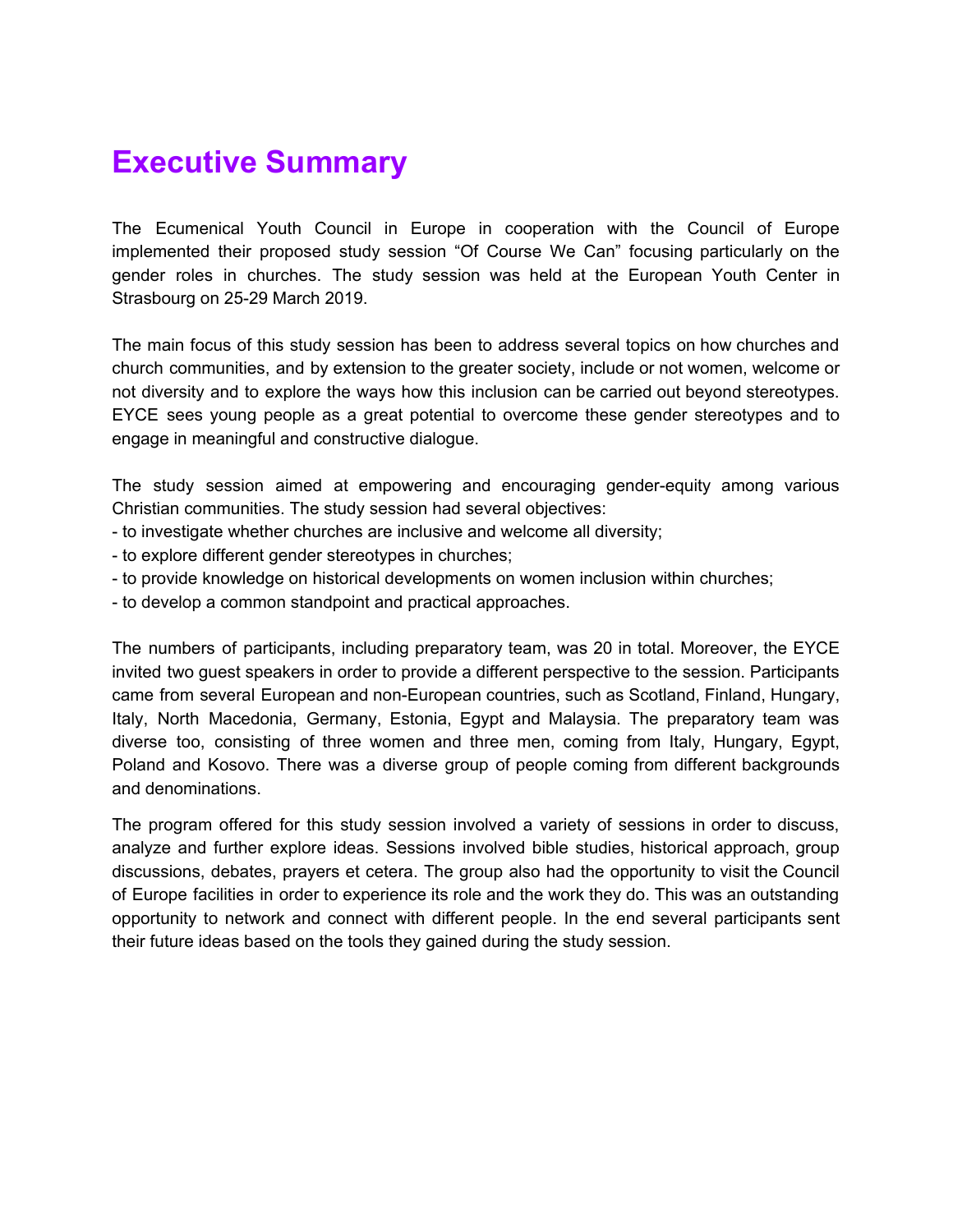# <span id="page-3-0"></span>**Introduction**

#### <span id="page-3-1"></span>**Context of the Study Session**

EYCE has launched a three year Campaign (2017-2019) to raise the awareness about what the most important international organisations defined as an emergency: the migrant crisis in Europe.

The main objective of the Campaign #WeAreEurope is to redefine the concept of migration and to make society a place where migrants are welcome and where values of tolerance and inclusion are respected.

Other relevant objectives are to enable young people to discover and discuss European values and identity, and equip young people with tools and methods for dialogue and panel discussions.

Thinking about human rights, acceptance and social inclusion makes us also think about gender stereotypes which so often affect individuals' acceptance in the society but also in churches.

Churches today are playing an active role in addressing migration crisis. Not only on theological, but most importantly on a practical level – gathering resources for help and support.

This makes us think of marginalisation and gender roles in churches themselves. Even though women are playing an important role, this role is secondary. Being a woman involved in the church, being in charge of the most important aspects of church life and the ordination itself caused conflicts and tensions, prejudices regarding women skills and capacities and divine call to priesthood.

The conviction was that only men could be great preachers and women were considered in their preaching call only when men were involved in wars.

In some way church structures are a reflection of the society, and despite more than 100 years of active struggle for women's rights, women still hold a secondary role in the society. Considering this aspect as one of the most relevant, it's essential that young people encourage advocacy for human rights and citizenship education together with the access to human rights themselves.

Inclusion of women, as for the migrants or any other disadvantaged categories, is a relevant topic that, on an European level, raise debates on social inclusion and "criteria" for social inclusion.

Therefore, it is important for church communities and organisations in Europe to take action and engage in dialogue with the secular society to overcome these stereotypes and develop projects that enhance a constructive cooperation.

This is especially important for young people, being the ones, who will be the stakeholders in the society of tomorrow, which is shaped today.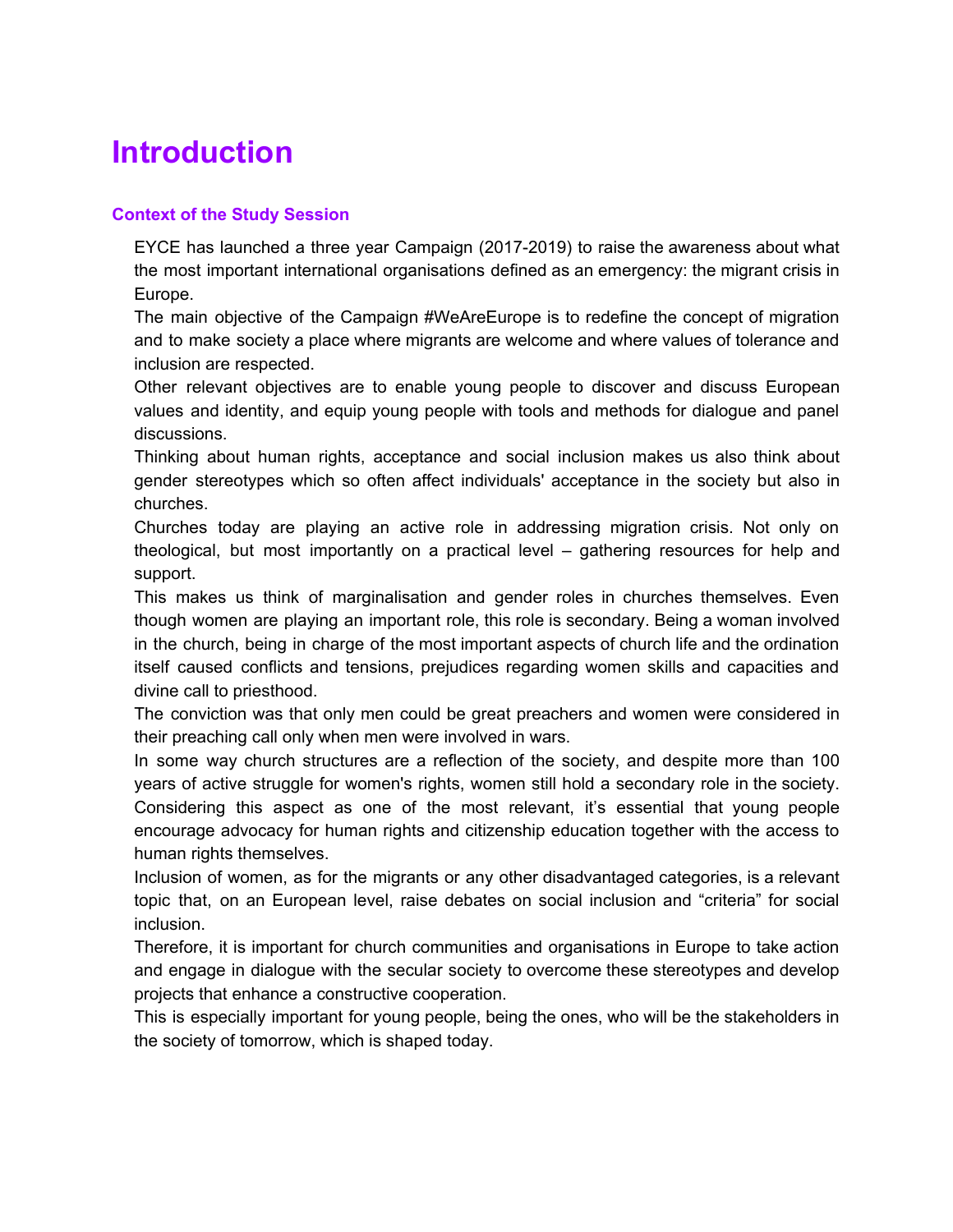#### **Aims and objectives**

EYCE has always worked towards the inclusion of young people despite of their background, as well as towards empowerment of young people to contribute to civil society and building of an inclusive European community. EYCE has focused its last events and activities on social integration, exploring identity and human rights considering also the role of churches in these relevant topics of our modern society.

Human rights, acceptance and social inclusion are strongly connected to gender stereotypes which so often affect individuals' acceptance in the society but also in churches. Churches and society are very linked to each other influencing each others habits, ways of thinking, moral attitudes, among others. Women have been playing an important role both in society at large and in churches, but this role is often considered secondary despite more than 100 years of active struggle for women's rights.

In line with the general background of the study session proposal, the specific focus was on the roles of women in churches. It is essential that young people advocate for human rights for everyone.

For EYCE, being an organisation of youth working for youth, it has always been essential to enhance the participation of young people on all levels, and empowering young people to actively engage in shaping the society we want to live in.

With this study session have been addressed the questions on how churches and church communities, and by extension to the greater society, include or not women, welcome or not diversity and to explore the ways how this inclusion can be carried out beyond stereotypes. EYCE sees young people as a great potential to overcome these gender stereotypes and to engage in meaningful and constructive dialogue.

The aim of the Study Session is to empower youth to encourage gender-equity among various Christian communities.

The aim was reached through several objectives as listed below:

- to investigate whether churches are inclusive and welcome all diversity;
- to explore different gender stereotypes in churches;
- to provide knowledge on historical developments on women inclusion within churches;
- to develop a common standpoint and practical approaches.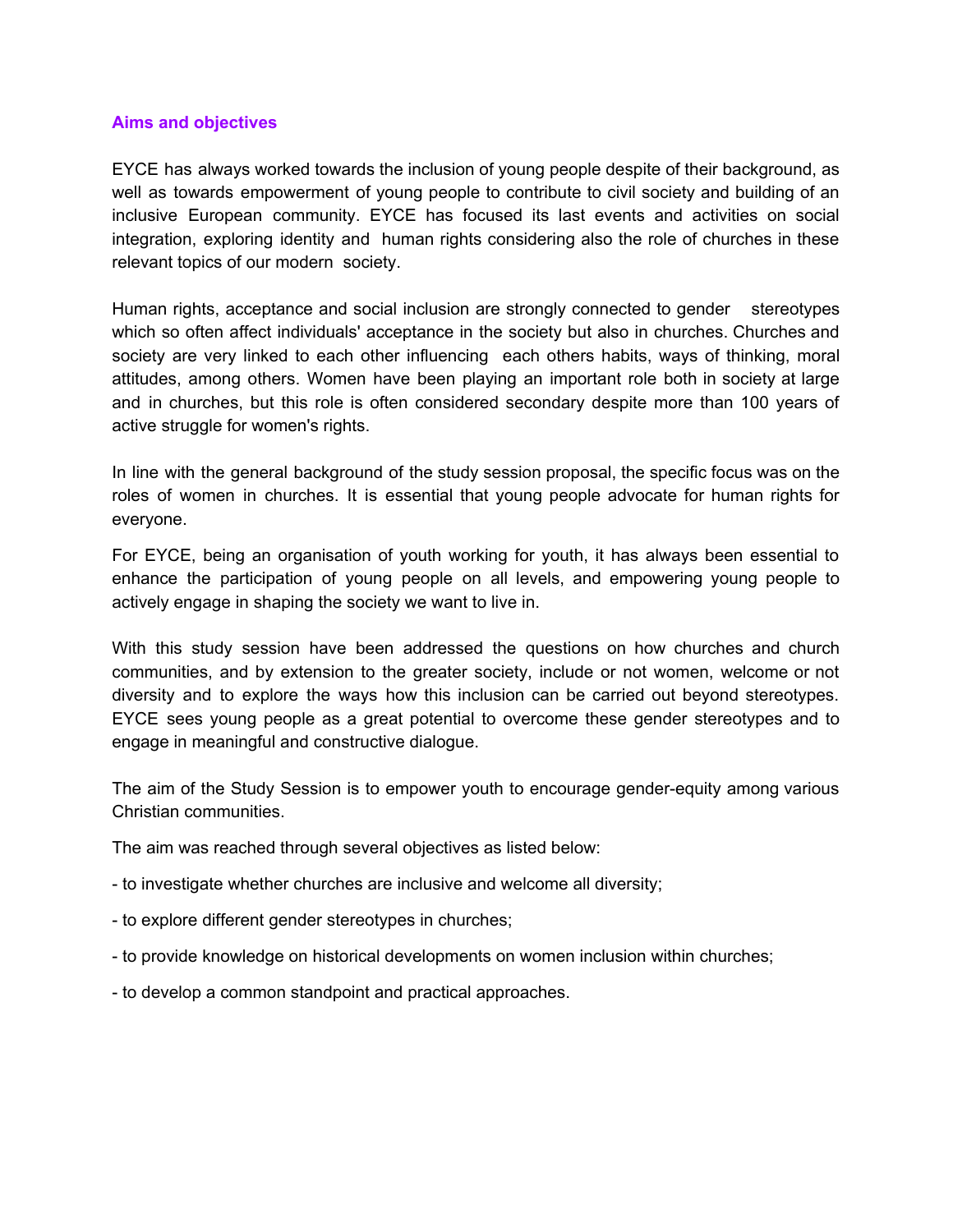#### <span id="page-5-0"></span>**Participants**

The preparatory team (International Planning Committee is EYCE working language) was in charge to select potential participants who applied to the Study Session according to a call that was spread out through EYCE social media channels and CoE website.

The whole group was composed of 20 young people coming from different part of Europe but also from other continents (Asia and Middle East). The preparatory team used the following three selection criteria: 1) country of residence; 2) gender; 3) christian denomination; 4) age (18-30 years old)

According to these three criteria, the group was composed of 6 male participants, 12 female participants and 1 non - binary. The christian denominations represented were Catholic, Protestant, United, Reformed, Lutheran, Pentecostal, Anglican. Having such a variety of different christian denominations and countries the group had a beautiful spiritual environment that allowed people to feel comfortable and safe. The countries represented were Italy, UK, Malaysia, Finland, Macedonia, Poland, Egypt, Germany, Russia, Greece, Kosovo, Estonia.

Mostly the group was composed by young Theology students and active leaders in their own religious communities. People were eager to be engaged in the dialogue and the discussion of Study Session topics and contributed greatly to the success of the project.

#### <span id="page-5-1"></span>**Study Session**

The programme of the Study Session was thematically divided. The first part was the most challenging for the participants. They have been asked to share their own experiences about their church communities attitude towards gender issues.

The Waldensian Pastor Elisabetta Ribet, professor at the University of Strasbourg in Church and Society themes, offered a lecture on the role of women in the European ecumenical context introducing then the session with an historical chronology on women preachers and Christian debates about this relevant question.

The question about women ordination was also tackled. The first Bible Study of the program was meant to discover, through some controversial New Testament passages, how the early Christianity approached women presence in the communities.

Participants did a visit at the Council of Europe and met Mrs. Carlien Scheele, Gender Equality Division Commissioner, to whom they asked questions about the Division working policy and its approach to gender matters.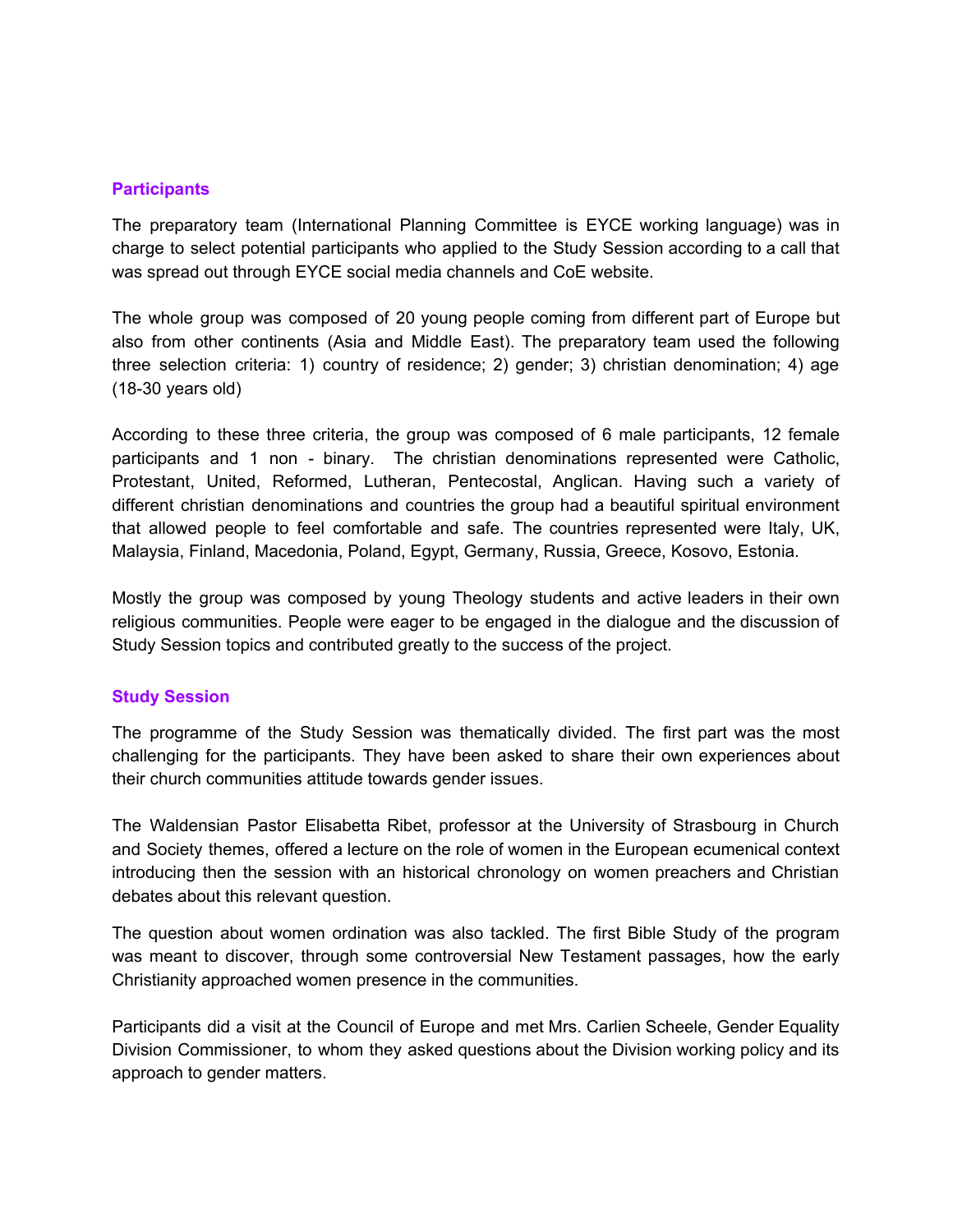The second part of the program led the participants towards the unity path in Christ among Christian communities and ecumenical field.

Cristina Buffa, PhD student at the University of Strasbourg and fellow of the Catholic Focolare Movement, gave a lecture about Chiara Lubich, the foundress of this movement in Italy, sharing the lady experience as an example of good practice of love and fellowship. It was the second part of the program.

The second Bible Study offered was a chance for the participants to read other New Testament passages where unity and no gender division is clearly stated.

Coming to the end, participants have been equipped with some tools offered in workshops in order to enable them to draft their own projects as a concrete outcome of the Study Session.

The drafts are the concrete example also about how do they want to make a big impact and change in their churches communities and raise awareness on human rights education, women empowerment and gender issues.

Churches communities should provide safe space not only for women but also for people who have different gender orientations, listen to them and help them in being accepted and included.

Within this Study Session the intercultural dimension of the learning process was of great significance. Besides coming from different countries, cultures and social backgrounds, the participants were also representatives of their faith tradition and the role of their church communities in shaping the values of Europe.

The safe forum for intercultural exchange was provided, to give participants not only the knowledge about other traditions, but also secure direct encounters with young people from different traditions, which contribute greatly to breaking down the potential stereotypes and barriers. It could also generate new perspectives through which the topic could be addressed and discussed on a local level.

#### <span id="page-6-0"></span>**Ecumenical Youth Council in Europe (EYCE)**

EYCE is an umbrella organisation of Christian Youth organisations from all over Europe who seek unity between Christians and are engaged in the work for justice, peace & the integrity of creation.

The organisation was founded in 1968 as an initiative of youth leaders engaged in ecumenical peace and reconciliation work, later known as the Ecumenical Youth Council in Europe.

EYCE wants to encourage Churches and Christian youth movements in Europe to strive towards the unity of all Christians. Its goal is not to form one church structure, but to look for a means to work together despite of different denominational viewpoints.

EYCE believes that bringing people together is the best way to foster mutual understanding between different Christian denominations and traditions. It tries to provide young people with a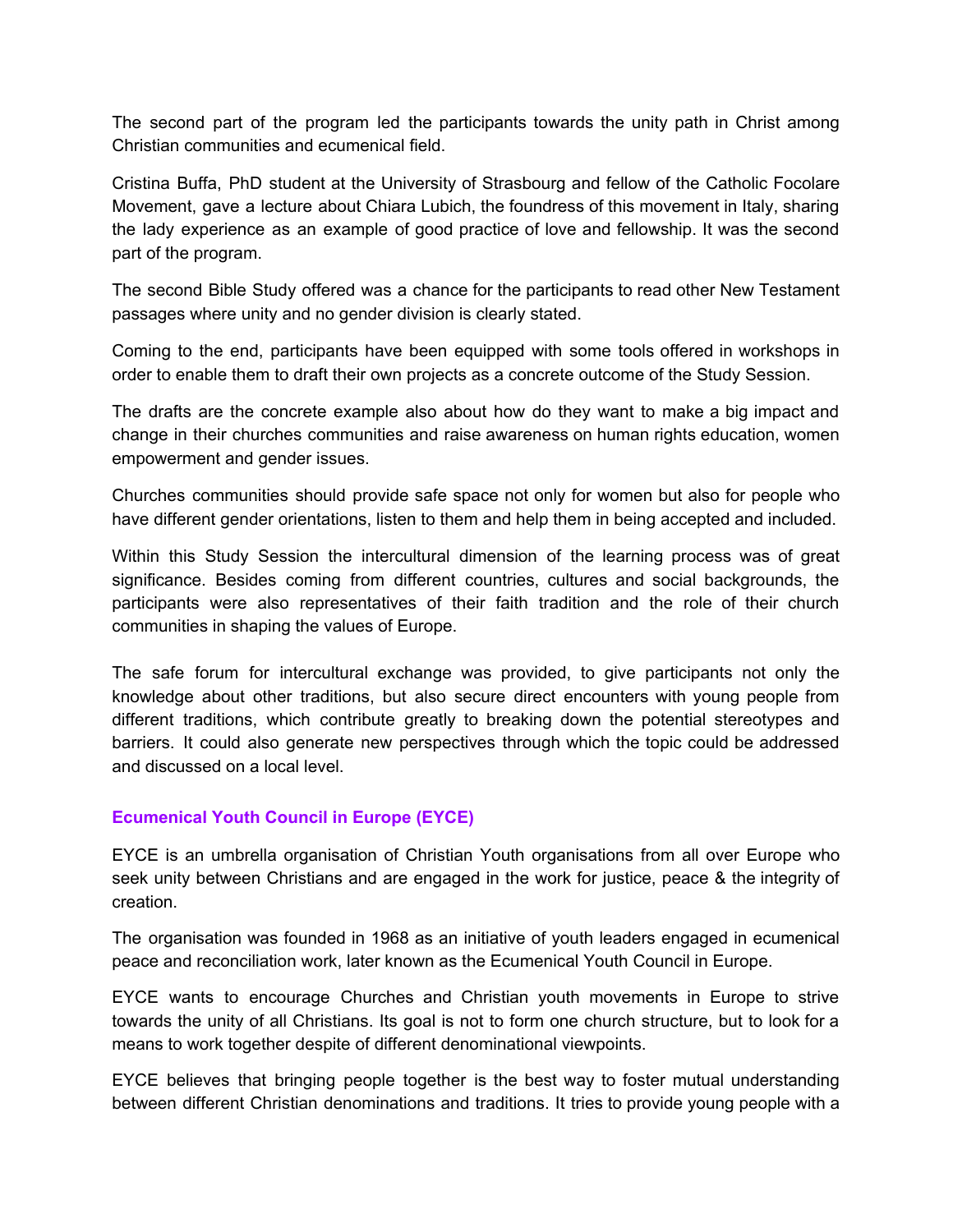place to develop an understanding of the different expressions of faith in different denominations and countries.

Its vision statement reads as follows: *EYCE being the only pan-European ecumenical organisation for young people from all contexts, we promote our shared Christian values for a better life by giving witness of our hope and mission towards young Christians, members of church, society and politics participating in decision making processes on all levels.*

*Motivated by common faith in God, driven by the values based on our Christian identity, we discover mutualities and respect differences in theology, spirituality and cultural traditions, as well as lifestyles.*

*We live in a modern and dynamically changing European society where we promote justice, peace, integrity of creation and Human Rights through empowerment of young people and interreligious dialogue.*

*We bring our member organisations closer to one another, to identify our needs and equip the members with tools and methods to develop our work.*

Today EYCE has approximately 28 member organisations from all over Europe, among them denominational and ecumenical youth movements and youth committees as well as some churches. The organisation is mainly run by volunteers aged between 18 and 30. One full-time employed General Secretary, based in the office in Brussels is taking care of the administrative tasks.

EYCE regularly organises seminars, study sessions, training courses, workshops and other meetings. Many times, EYCE member organisations organise activities that are open for participation from other EYCE members.

EYCE also offers support by providing international ecumenical news on the EYCE website, by providing contacts and networking amongst EYCE members and partners and by raising the concerns of EYCE member organisations towards the Churches, the ecumenical movement, the European Youth Forum and the European Institutions.

#### <span id="page-7-0"></span>**Preparatory team**

Study Session preparatory team members were selected by the EYCE Executive Committee. A call was spread out and the Executive Committee evaluated the applications and made the final decision according to the three following criteria: 1) gender; 2) Christian denomination; 3) country; 4) age (18-30 years old).

**Bastian Küntzel** was the external trainer appointed by the Council of Europe and he was a team member too.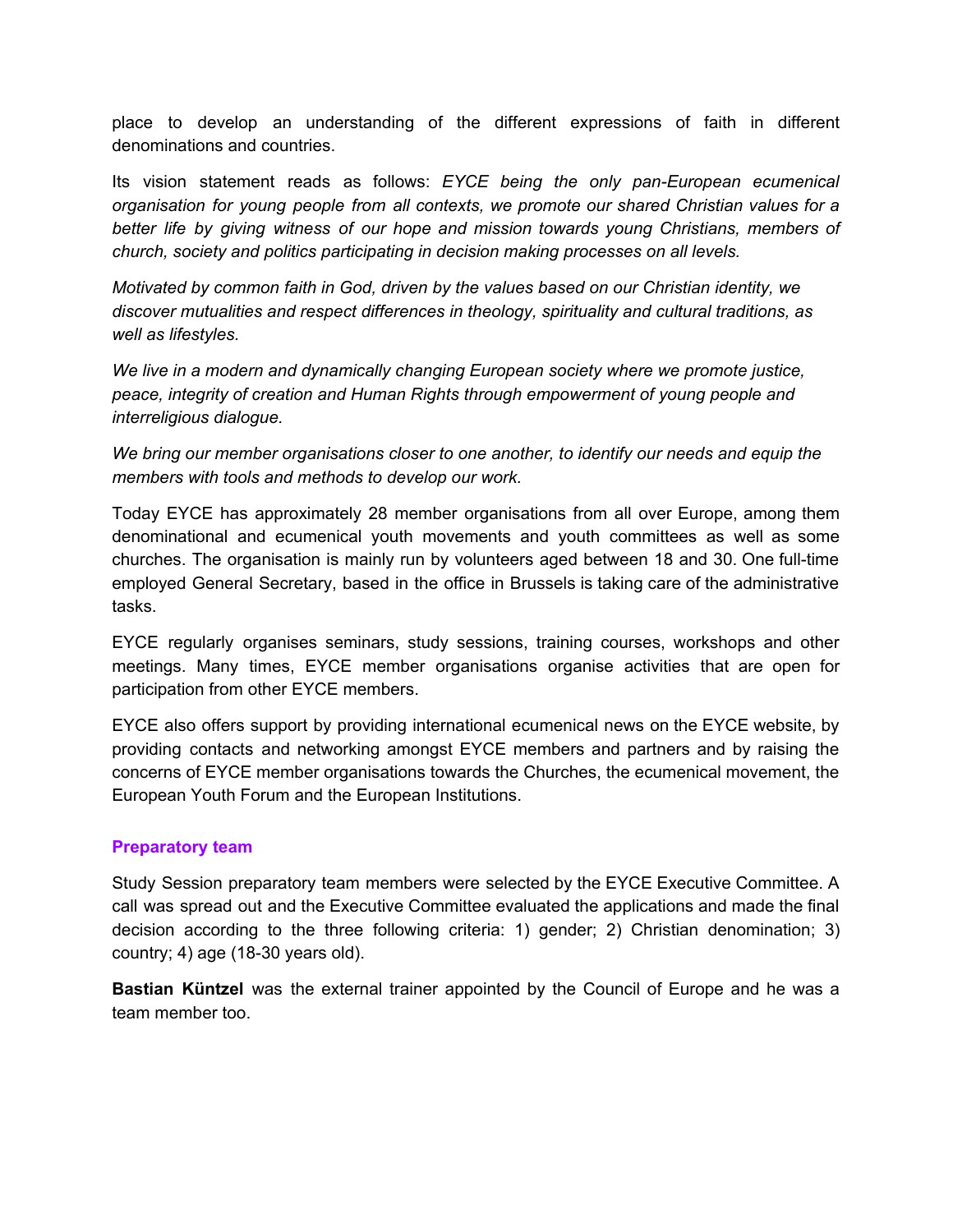The preparatory team was composed as it follows:

- 1) **Angelita Tomaselli**, Course Director, EYCE Chairperson, Waldensian (the Waldensian Church is a Protestant Reformed Church based in Italy), Italian, Theology student seeking for ordination
- 2) **Giulia Dalmonte**, Waldensian, Italian, activist and experienced in gender issues, European representative to the World Student Christian Federation working group on Identity Diversity and Dialogue
- 3) **Noora Mattila**, Lutheran, Finnish, Theology student seeking for ordination
- 4) **Ramy Hanna**, Orthodox, Egyptian, Intercultural Theology student
- 5) **Visar Xhambazi**, Kosovar, researcher at Pristina Institute for Political Studies

## <span id="page-8-0"></span>**Programme**

#### **Sunday the 24th**

#### **20:00 - Welcome evening**

The welcome evening opened the Of course we can! – Study Session. The participants were welcomed, and they were offered practical information about the study session and the youth centre. Rest of the programme of the welcome evening was focusing on getting to know each other and playing ice breaking games.

#### **Monday the 25th**

#### **9:30 - Welcome Space**

The Welcome Space was an open and participant-centred method that requires extensive preparation before the implementation and then very unstructured facilitation during the exercise.

The setting was that there were chairs and tables arranged to suit a 'space' or pushed to the side of the room. The team members were all at their spaces ready to help and/or explain or facilitate.

In the middle of the room was an 'Info-Point' – a flip-chart: "Welcome in this Space. It is for you and your curiosity to explore. You have to your disposal many different spaces".

We encourage you to use it to find out what will happen in the next week, to get to know new people and to start discussing the topics of our Study Session.

Also, it carried a message for the participants to pass by all the spaces that were prepared for them as follows: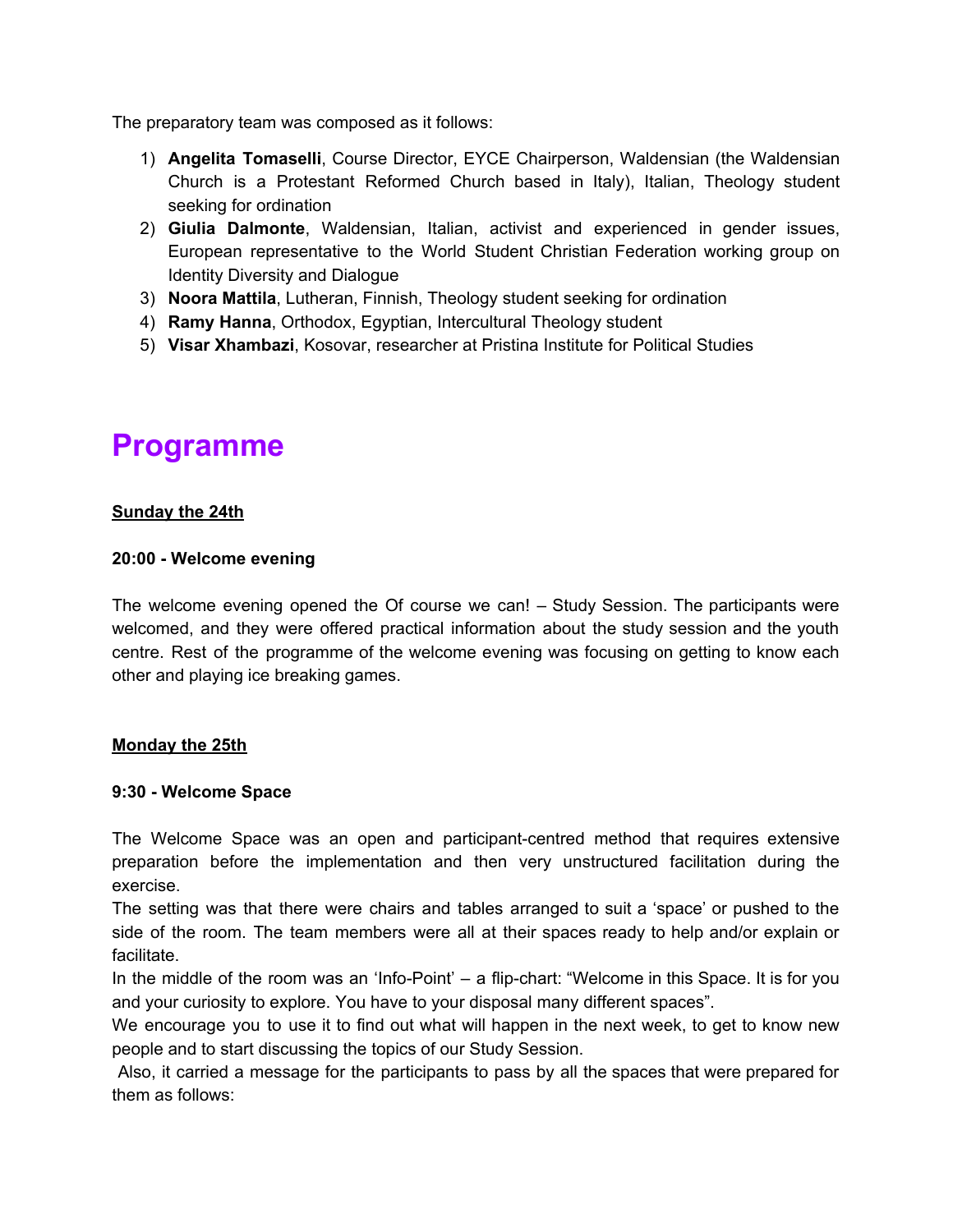#### **Programme Flow Space:**

The programme was displayed on the wall as a river where symbols to show the flow of the programme together with the objectives and indicate how different programme elements were designed to support achieving those objectives.

Also, different words of the aims and objectives could be circled and explained further in an attached piece of paper to show and explain how we had worked on each word and how the clarity of them and a shared understanding is important.

A team member was at this 'space' to explain to participants who come there the programme flow and answer possible questions.

Participants were encouraged to put emphasises and questions on post it's onto the programme flow.

#### **Biographical Mapping Portraits:**

Participants were asked to come in pairs to find material to paint each other's portraits on a piece of paper. While they draw, they should find out more about each other and include that information on the portrait. Following this, participants were asked to stick their portraits next to a big map of Europe and link it with a piece of string to their place of residence.

#### **Concept Space:**

On one wall was the beginnings of mind-maps on concepts: Non-Formal Education, Faith, Human Rights, Feminism, Equality, etc.. One mind-map (on the topic of what a mind map is) was there to explain how a mind-map works. The others showed only the central topic and were open for participants to elaborate.

There were many empty pieces of paper, marker and tape. The facilitator encouraged participants to add descriptors, put questions, comment on what's there to disagree or to agree.

## **Expectations Sharing Space:**

On one wall, there was a 'weather' landscape. A dark cloud, a sun and an umbrella and a large tube of sun-screen. Participants were asked to add their fears or concerns to the dark cloud, their wishes and hopes to the sun. On the umbrella, they should add ideas of what they should avoid in order to make the best out of the potential goodness they will experience in the study session.

#### **11:30 - Definitions**

As it was the first in-topic session, we preferred to be sure that all the participants had a common ground of understanding the main keywords that the Gender Equity study session will be centered around.

The main aim was to reach common understanding through definitions for the Study Session keywords & for the participants.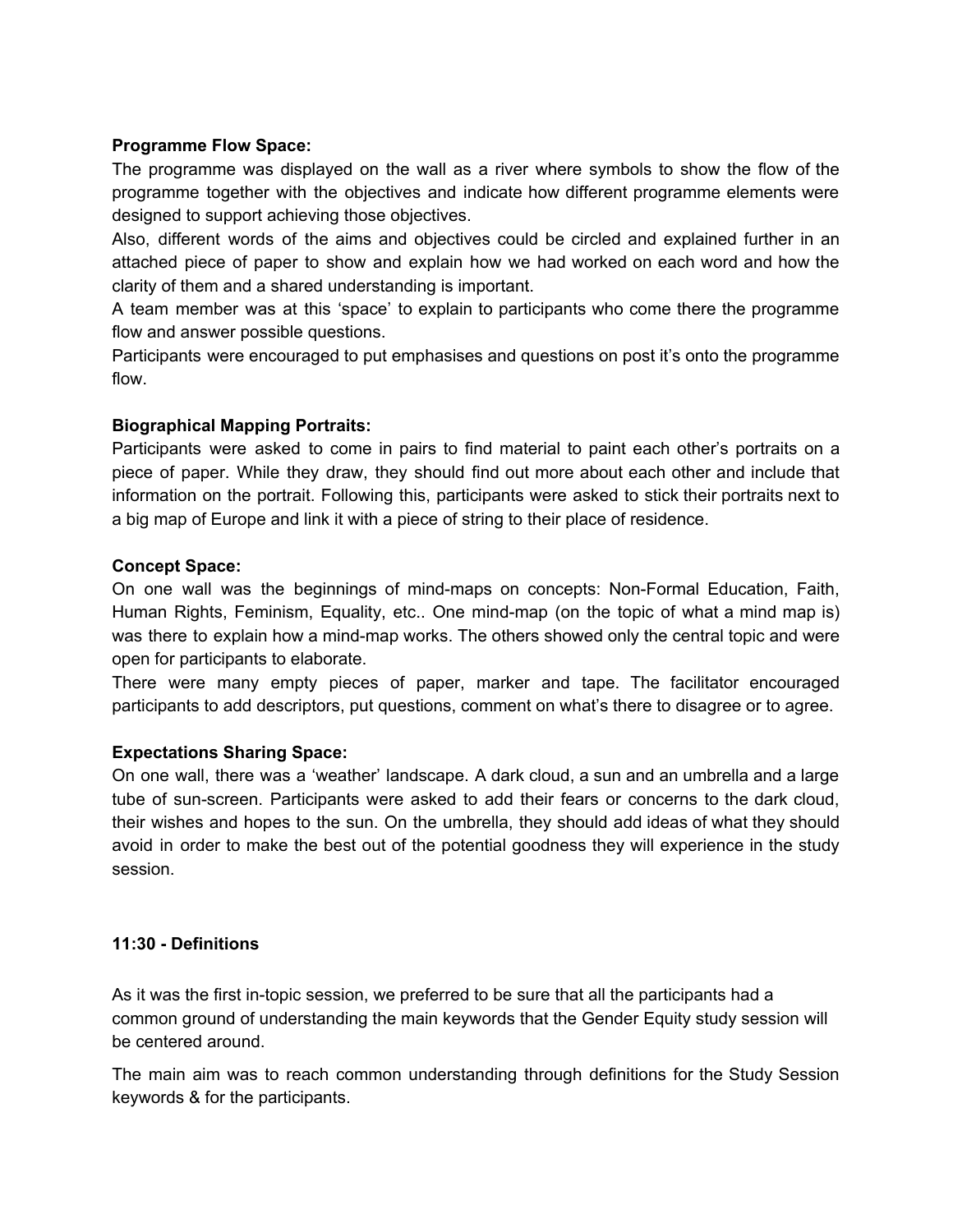The used method was 'Stations'; each one of the International Preparatory Committee members to take care of one of the main definitions of the terms as follows: Gender Stereotype, Femininity & Masculinity, Sex & Gender, Ecumenism, Council of Europe CoE and Ecumenical Youth Council of Europe EYCE.

We asked all the participants to freely move around the plenary, passing by each station that carried a label with the keywords above, where they had the chance to ask all questions they had about these words, so that all their needs to be supported, also to provide them with links, resources, printings, fliers, publications, … etc.

After passing by various stations (keywords), each participant took three coloured sticky notes to write down what they thought under the following titles:

+ "**I didn't know that..**": For things they came to know for the first time, so to write it on a coloured paper and stick it on the board.

+ "**Not yet clear…**": For things that are not yet clear, to stick it on another board.

+ "**Also, would like to add…**": For things they would like to add for the already presented material and stick it on the board.

By the end, all the stations to gather in the plenary to sum up their experience and to read some of their notes to highlight the most unclear definitions, the things most of the participants hadn't known before and new knowledge they learnt.

## **14:30 - Exploring Gender**

The aim of this session was to understand the impact different gender definitions have on society. We used the Gender Matters book and we explored the exercise Good, Better, Best. This activity illustrates gender stereotypes and the way society considers 'feminine' and 'masculine' characteristics desirable or undesirable.

#### **16:30 - Dare to Share**

The goal of this session was to increase the participants' understanding of gender approaches in different Christian denominations. The participants worked in three small groups of different denominations. They got to explore and share their own experiences concerning gender issues in their own church communities. Working in small groups was based on reflective questions and pictures in connection with them.

#### **20:00 - International Banquet**

The international banquet was the last session in the program of the first day. The aim was to learn about participants backgrounds and share the little nice things of those places. Moreover, we wanted to make the end of the first day more entertaining and fun; thus, we involved participants into the preparation of party.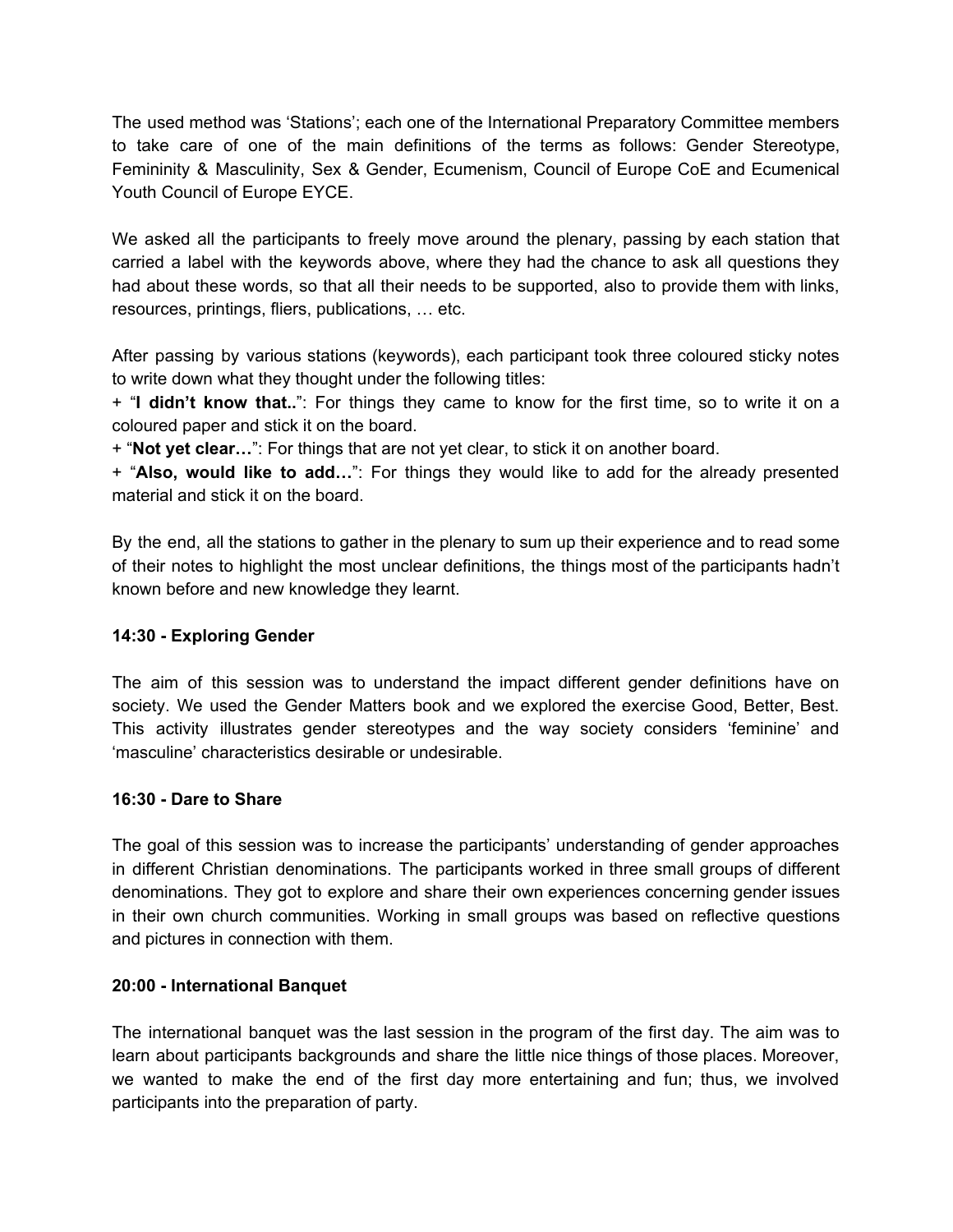Participants had the chance to share food and beverages coming from their countries and introduce them to each other. Last but not least, this part also included a European Quiz Game. The winning team was awarded with three symbolic gifts.

## **Tuesday the 26th**

## **9:30 - Gender roles in churches**

The aim of the first morning session was to learn about the historical background on how churches dealt with or coped with gender issues. The session was led by the guest speaker Elisabetta Ribet, Waldensian Pastor and Professor at the University of Strasbourg and a researcher in Church and Society. Elisabetta offered an intervention about the women ministries in the European ecumenical context. The session helped the participants to gain important information they used in the first afternoon session. People showed their interest asking a lot of questions to the guest speaker.

## **11:30 - Bible study**

The participants were divided into two small groups led by IPC members. The first Bible study on Tuesday was focusing on the New Testament passages 1 Cor. 14: 34-35 and 1 Tim. 2:11-15, which in the Christian tradition have been used to exclude women.

In the small groups the Bible passages were read out loud and participants got to share their thoughts and knowledge of them. In the end, the two groups gathered together in plenary and share with the whole group the outcomes.

## **14:30 - The Chronology of women in the Protestant Churches**

The aim of this session was to increase participants understanding about the history of the inclusion of women in the protestant church-structures. The session was opened with a short presentation of the historical debate about women as preachers.

After the presentation, the participants were divided into three small groups, and each of the group was focusing on different historical female preacher based on booklets prepared by the IPC members.

In the end the participants gathered together, and every group shared their discoveries about the women preachers.

## **16:30 - Broadening Perspectives**

The purpose of this session was to understand the 'other side' and what is the understanding of gender matters in different denominations.

The session was organized in the form of a debate and was implemented in five steps.

**1.** We created two teams representing two different points of view (Conservative and Reformist), ideally two teams consisting of seven people.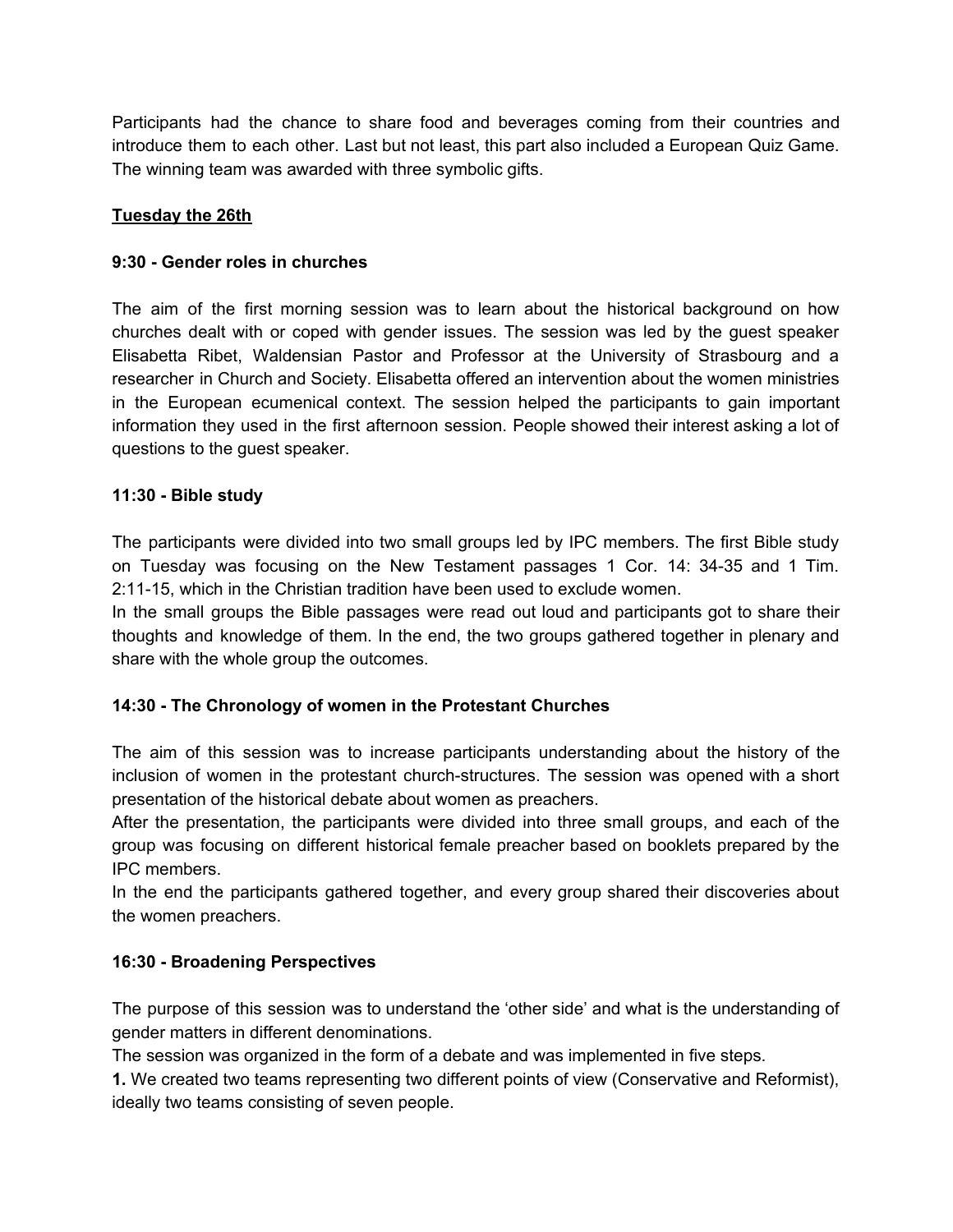The participants were notified that the groups were going to be randomly selected and their answers did not necessarily show their personal views or beliefs.

Rather, it was explained that this was an exercise to encourage discussion and provide the opportunity to think out of the box.

**2.** Since every debate requires a distinct position where people can make a clear stand on the issue, my question for this debate was: "Should women preach in churches?"

**3.** Each team had the opportunity to prepare their viewpoints for 30 minutes and afterwards each team delivered a seven minute presentation on their position.

**4.** Once the presentations were over, both teams had the opportunity for direct points/questions to the other team.

The purpose of direct points was to consider different perspectives and also provide the chance for teams to counter state their counter-arguments.

**5.** In the end, the floor was open for individual reflections. This was an opportunity to reflect what they've learned from the discussion and what was new for them.

In conclusion and most importantly, the focus of this debate intended to influence the participants to think differently and change/lessen their stance on this issue.

#### **Wednesday the 27th**

#### **9:30 - The Council of Europe visit**

As the study session is cooperation with the Youth Advisory of Council of Europe, Wednesday morning was dedicated to visit the Council of Europe headquarters, where one of CoE staff had welcomed the group and guided us to the ground auditorium where an introductory video had been displayed about the Council of Europe building, commissions, member states, some articles of its constitution and more.

Also we had the chance to visit the main plenary hall of the Council where the decisions and voting processes take place.

The floor was opened for many questions about the dynamics of the Council, official languages, future member states and the main task that the Council plays on the international affairs today.

Another interesting part of our tour was to meet Ms. Carlien Scheele, the Council of Europe Gender equality Commissioner. She proclaimed that the commission entails equal rights for women and men, girls and boys, as well as the same visibility, empowerment, responsibility and participation, in all spheres of public and private life.

Also, the Gender Equality Commission, as Council of Europe Steering Committee, is composed of representatives of the 47 member States and its mission is to steer the Gender Equality Transversal Programme, advise and involve its various components, as well as liaise with relevant intergovernmental bodies, providing expertise and a forum for exchange on good practices and issues of concern.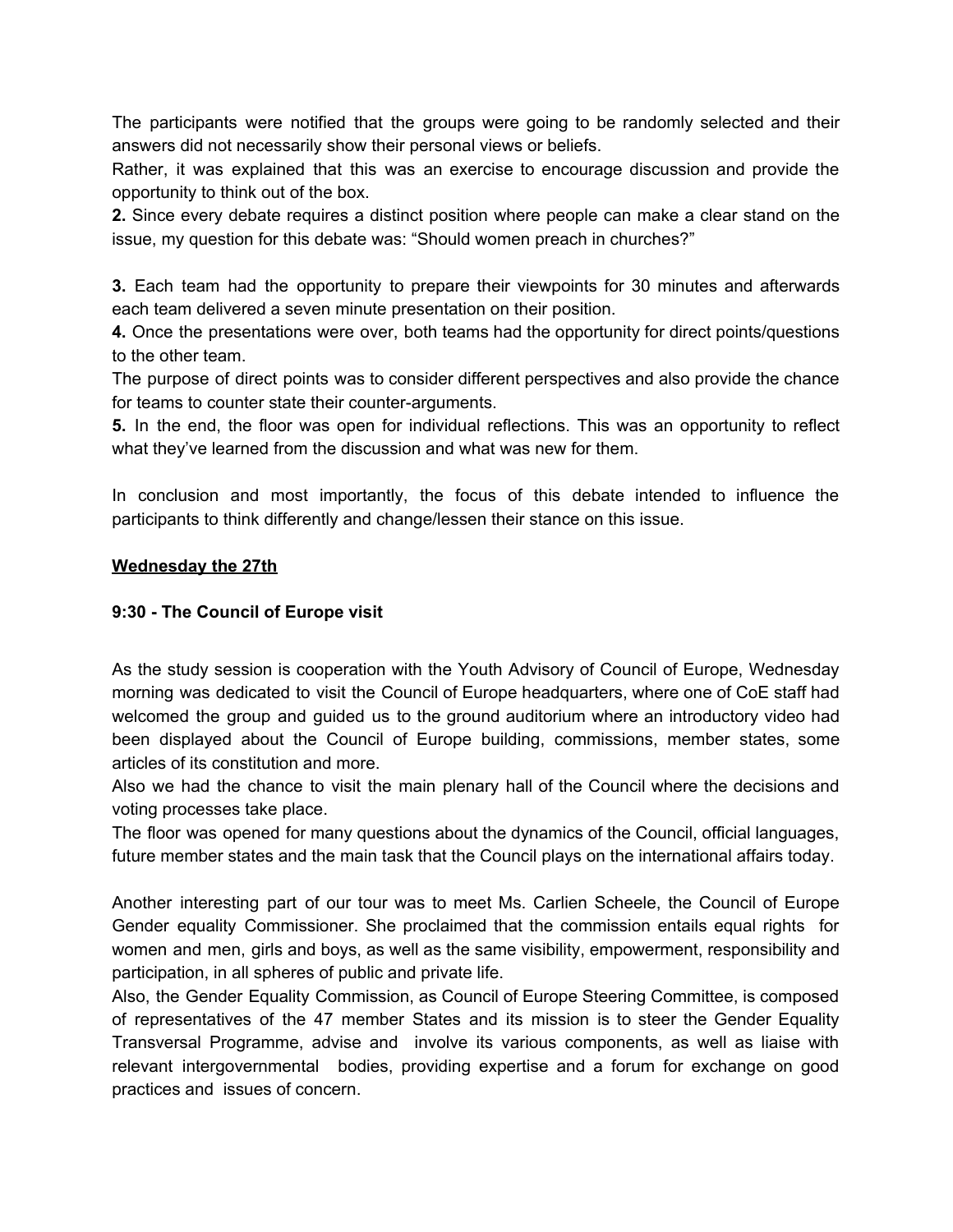Also Ms. Carlien Scheele had shown interest to know about EYCE and its activities, also to listen from the participants about the Study Session and how the church today, their her youth, reads the gender equality situation today in various contexts.

## **- Free afternoon and dinner in town**

## **Thursday the 28th**

## **9:30 - Bible study**

The participants were divided into two small groups led by IPC members. The second Bible study on Thursday was focusing on the New Testament passages Galatians 2: 28-29; Romans 12: 3-8, which can be used to support inclusion in the Christian communities.

In the small groups the Bible passages were read out loud and participants got to share their thoughts and knowledge of them. In the end, the two groups gathered together in plenary and share with the whole group the outcomes.

## **11:30 - Empowerment of women in churches**

The aim of this session was to inspire participants with examples of good practice that led to women empowerment in churches. We did this with Cristina Buffa, Catholic PhD student of the University of Strasbourg. See the paragraph about the Study Session program for more information about this lecturer.

## **14:30 - Strategies to empower women in churches**

The aim of this session was to create hands-on and practical strategies for the participants communities to foster progress. We asked to the participants on which issue do they like to work between these:

A) Ordination

- B) LGBTQ+
- C) Girls-for-Girls Support Group
- D) Human Rights (inclusion/exclusion)
- E) Women's ecumenism
- F) Violence against women
- G) Inclusive Education

After that, we asked the participants to make small topical groups in which they had to talk about their vision. Each group had to describe their goal, their vision.

## **16:30 - Developing tools**

During this session, Stefan Manevski, educational advisor at the EYCS and Bastian Küntzel, external trainer for this Study Session, provided short training sessions to equip the participants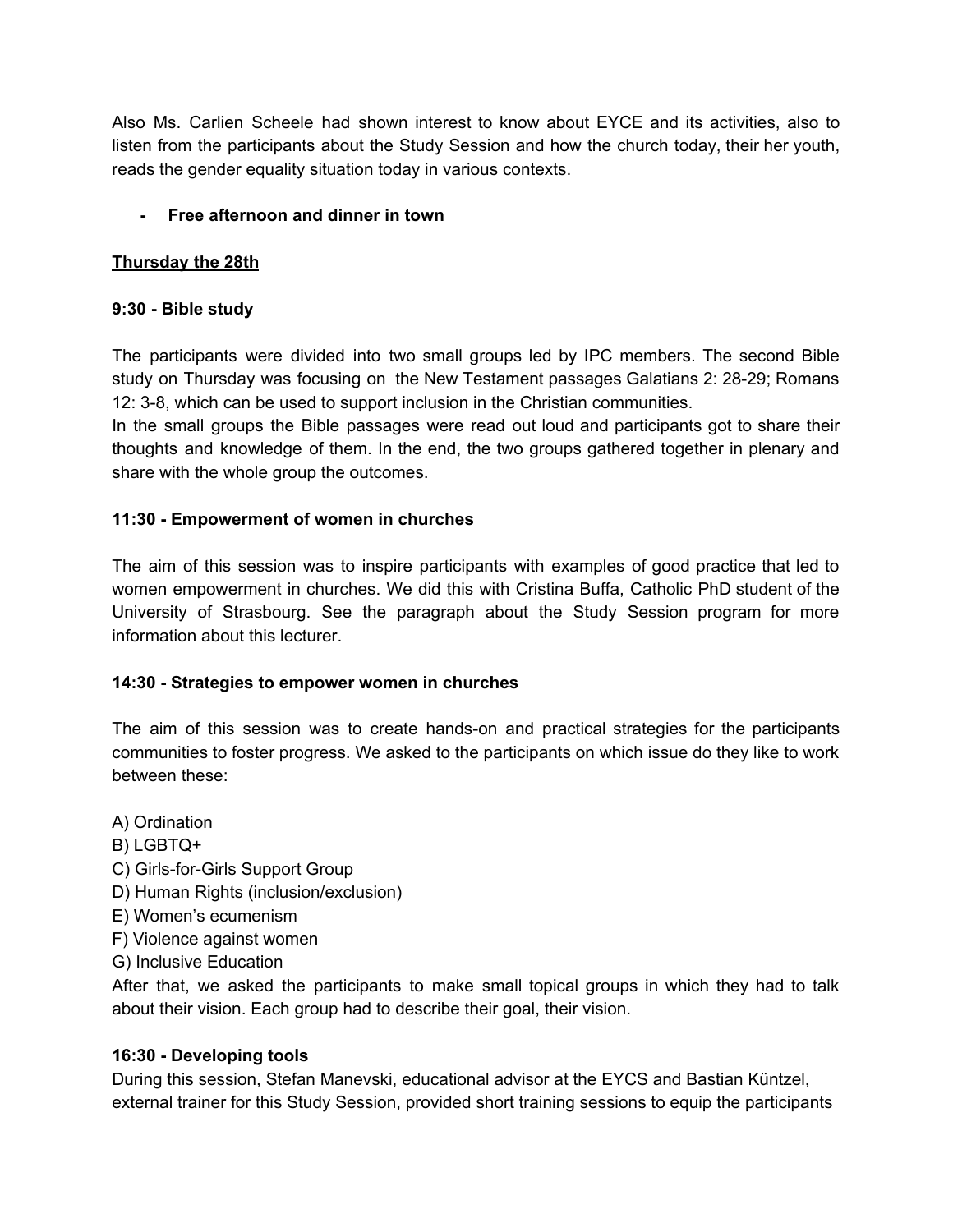with a short skill-boost that can empower them to develop their own ideas and approaches further. Stefan worked with one half of the group on and around the methods and approaches of Human Rights Education, given an introduction and then discussing with participants deeper how to implement this in their work. Bastian provided a short workshop on how to use Storytelling to create change and how to build stories that resonate with audiences.

## **20:00 - Movie Night**

This was the last session for Thursday. Since the topic of this study session was gender and religion, we decided to pick a movie that is connected to one of our themes and in the same time a movie that both inspiring and entertaining.

As such, we chose a feature-film called "Hidden Figures (2016)" which tells the story of a team of African-American women mathematicians who served a vital role in NASA during the early years of the U.S. space program.

The movie shows how these bright and successful women faced enormous racial and gender discrimination while they climbed the zenith of their careers.

## **Friday the 29th**

## **9:30 - 13:00 - Open Space**

The Open Space methodology was used to offer participants a time and space to explore which topics they want to work on, find partners and allies and start planning their first steps.

## **15:00 - To-Do List**

This sessions' intention was to ensure sustained impact through action planning, in other words, drafting strategies back home.

The first part was all about visualizing the future they wanted in the community back home and to identify shared pathways in order to help each other make it real. We encouraged participants to develop their own plans.

First, the participants worked on drafting their personal methodology and action planning sheet. Moreover, participants presented their ideas, challenges in the local context, and why their plan was hard to implement.

Also, the participants were encouraged to do a follow up and make their project visible by sending pictures, links, reports, videos, et cetera.

Some of the ideas that were discussed by participants were:

- a) Raising awareness: ongoing project (Lena)
- b) Lectures on human rights focusing on LGBTQI+ community and their existence (David)
- c) Translate the Compass book in Finnish and Arabic (Anna)
- d) Raise the awareness about the ecumenical bodies and organizations (Gemma)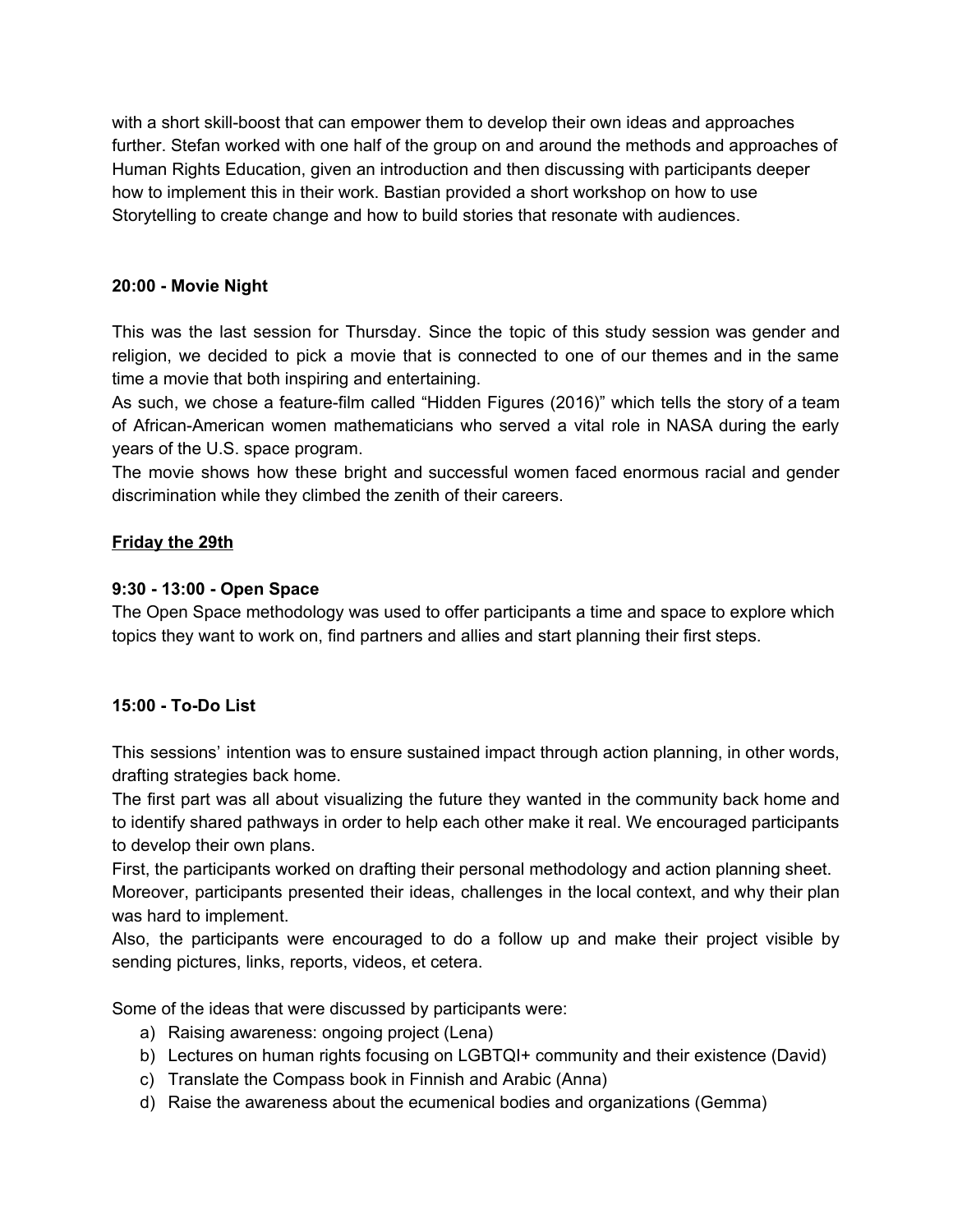- e) Training course on the role of girls in the orthodox church (Sofia)
- f) Podcast on feminist Christians (Noora)
- g) Thematic workshops, film club and bible study (Esther)
- h) Session plan about human rights focusing on youth (Beltina)
- i) Open call for people who are willing to participate on certain projects (Gabriela)
- j) Write a paper about Caritas, Catholicism in general to understand Ecumenism (Giorgio)
- k) Write a blog for the Lutheran Finnish church (Essi)
- l) Engage in dialogue with local pastors and discuss about gender in local church (Madis)

#### **16:30 - Closing**

Participants were asked to fill the online evaluation form and the attendance certificates were distributed.

Course Director gave thanks to participants, team members, EYCS and the CoE for the cooperation and support.

An ecumenical service, having the participants actively involved, officially closed the Study Session.

#### **20:00 - Farewell Party**

This was the last session in our program, therefore we wanted to make a good party where everyone could enjoy the last night together through dancing, talking and listening to music. **Day by day sessions**

#### **Prayers**

Daily program included morning and evening prayers. Participants have been approached in advance asking to prepare a prayer according to their own Christian denomination.

Prayers covered the denominations represented in the group. It was a very well participated moment where people prayed, sang and shared their spirituality.

It helped the group to have a comfort space and a space where their spiritual growth was nourished.

#### **Home Groups**

The participants were divided into three home groups, which each was led by an IPC member. In the home groups the participants had the possibility to freely reflect their feelings about the ongoing day and programme, to comment and give feedback. Home group discussions were built on Blob three method.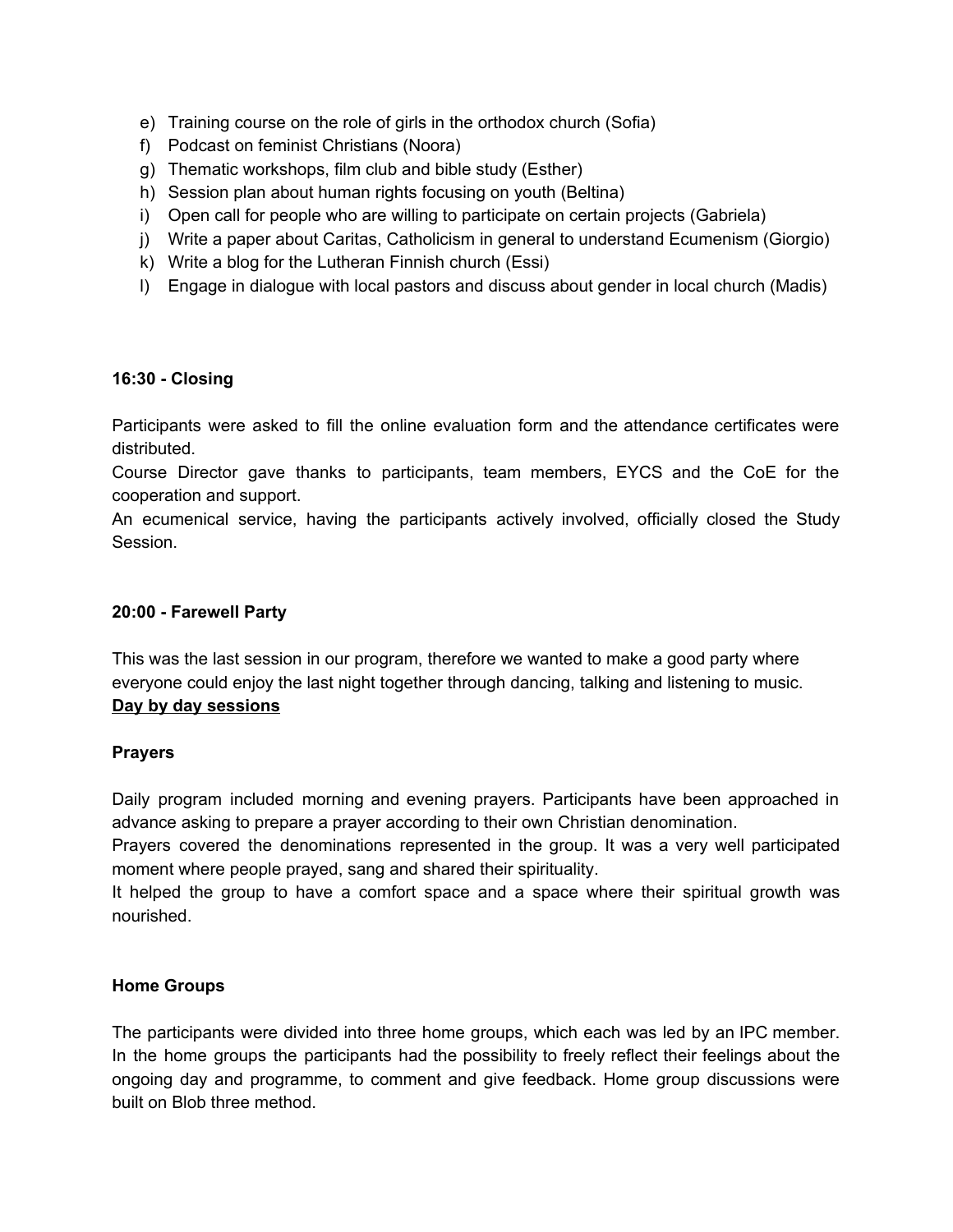## **Outcomes and Evaluation**

## **Participants' feedback**

According to the evaluation form filled by the participants, statics show that the overall experience was very positive (76,9%), positive (15,4%) and average (7,7%).

The online evaluation form is available to the following link:

[https://docs.google.com/forms/d/1gItIkc1RodwLk3PrNM93OemqYJQxBEBbsloIdJRR-Ms/edit?ts](https://docs.google.com/forms/d/1gItIkc1RodwLk3PrNM93OemqYJQxBEBbsloIdJRR-Ms/edit?ts=5c9f3f34#responses) [=5c9f3f34#responses](https://docs.google.com/forms/d/1gItIkc1RodwLk3PrNM93OemqYJQxBEBbsloIdJRR-Ms/edit?ts=5c9f3f34#responses)

Among participants comments, some are here reported:

- It was brilliant meeting people from so many different places and churches and learning from them. The speakers and workshops were great.
- The friendships made in this conference are deeply meaningful, emotionally and spiritually. Thank you for this opportunity to learn that there are so many kindred spirits out there.
- The work that the planning team was visible throughout the entire study session. It was very well thought but also fun and enjoyable.
- Truly amazing educational experience.
- This was my first EYCE experience. The subjects of the study session were interesting and atmosphere was friendly and open-minded
- I have struggled in the past to find like-minded people and I have never been in a situation where there would be so many like-minded people who would share both my faith and my values. This has been extremely empowering an experience for me.
- I came to see many topics from a different point of view that helped me opening my mind and accepting different realities. I challenged my education, my personal believes and I brought my experience to enrich and be enriched.
- I am very happy and grateful to have been part of this study session. My expectations were met and surpassed.
- I would say compared to other sessions and training courses i have been part of , the current study session was above and beyond my expectations.
- I have years of experience with all kinds of youth activities but I am not sure if I have ever participated in an event that would have been this stimulating with regards to the programme and methods.
- The workshops have worked very well and they required participants to be the real protagonist of the study session, more than the organizers and the lecturer.
- I was taught new methodologies on how to put in practice my ideas.
- I gained lots of experiences and tools that I can hopefully contribute with in my local communities. I also feel like I finally got to be myself and accepted and respectd as who I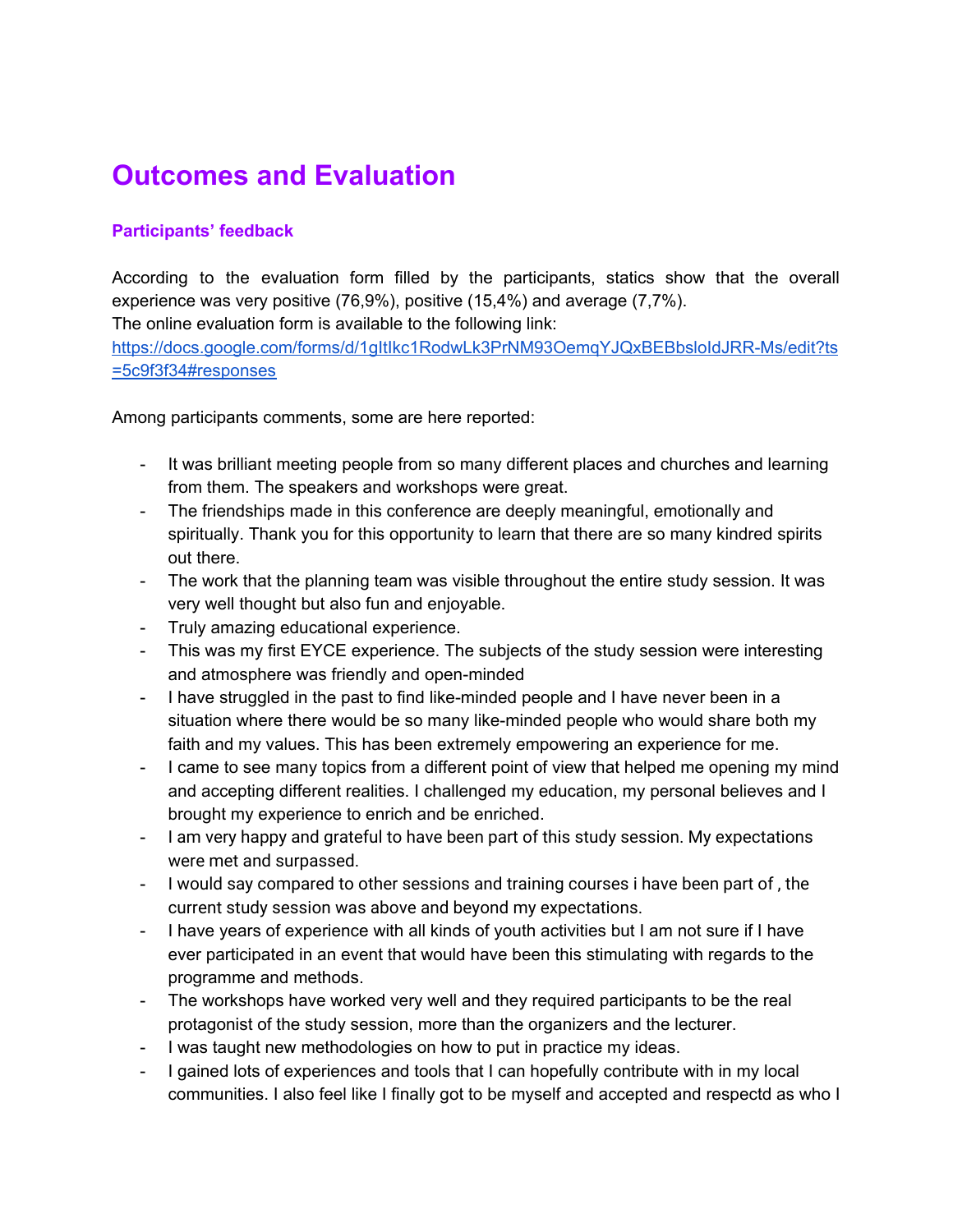am, which has increased my confidence. I also think my public speaking skills improved, which is ironic, because I have participated in so many activities the aim of which was to improve one's public speaking skills, but I do not know if any of them was as efficient as this one. A reason for this is probably that I got a safe and accepting environment to speak here

- The group was united no matter all the differences involved from every perspective: faith, personal experience, believes, gender, sex, sexual orientation, etc... The floor was always open to anyone who wanted to participate, in respect of the others and of themselves.
- It was great to be able to feel in a safe environment.
- When disagreements were addressed it was constructive. I'm not sure all disagreements were addressed.
- The atmosphere to discuss those topics was nice.

What do participants take back home:

- Share the activities and work of European and international ecumenical organisations.
- Study Compass and see how I can do my first workshop.
- Ecumenical workgroup to educate and include queers and churches
- Use my resources and my position in my local communities to help broaden perspectives and minds
- 1) Talk to some local women pastor about this topic (prejudices they face, overall situation in the church); 2) Talk about those topics in my youth group.
- I wish and hope to be able to implement a session on the study session's thematics while adapting it to the local context. I hope that will lead to an actual program. I would love to share with the planning committee what I will be able to do after going back to my organization.
- I was taught skills and tools that will help me implement my ideas back to my community. I got inspired during the session to develop a network for Christian young women inside my university community.

## **Participants' follow up**

In the very last part of the Study Session, participants drafted their own projects using the tools they gained during the week.

Some of them sent the preparatory team their drafts as it follows:

## **a) Esther Ho** (Malaysia), **Bela Dörr** (Germany), **Gabriela Corral Alanis** (Germany)

The idea is to work with university's student council to: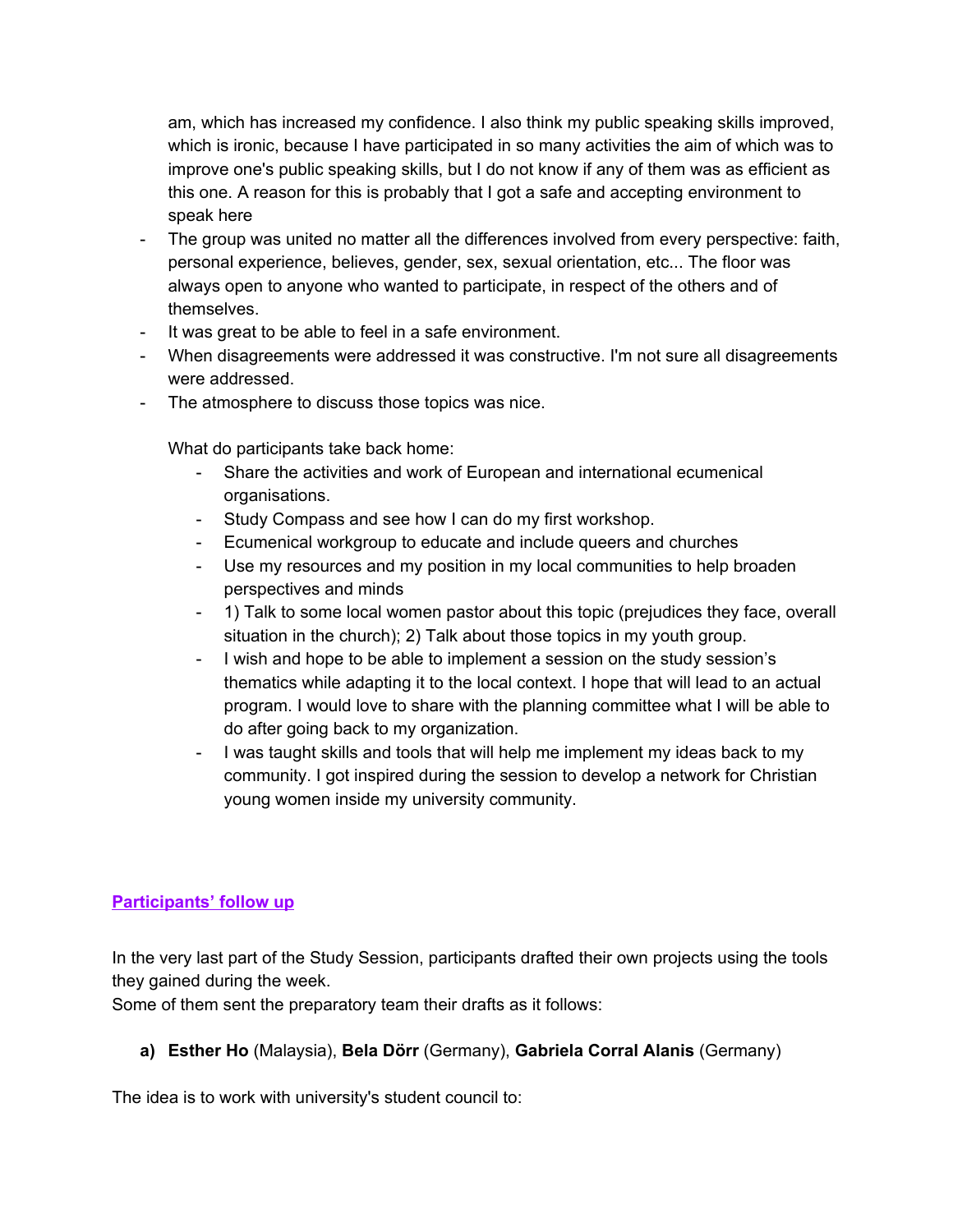1) Human Rights education. Basic knowledge and then maybe thematic, with a long term goal of educating the student council members to conduct trainings of their own in the future.

2) Sexual Orientation and Gender Identity education. Small discussions using film/tv to educate.

3) If there is demand, an inclusive (+eventually ecumenical) bible study group on campus.

Separately, I also potentially see myself teaching the parents in my neighbourhood about cybercrime and how to ensure their children' safety online.

## **b) Sofia Papadopoulou** (Greece)

**Training course**: THE WOMEN'S ROLE IN THE ORTHODOX CHURCH AND IN GREEK SOCIETY. Historical frame. Challenges. Current situation. Visions for the future.

**Target group.** Theology students from Greece and from other European countries. The 40% is expected to be students from different denominations. Equal participation of women and men.

**Methodology.** Combining formal and non-formal education methods. Lectures given by professors of the Theology school of the Aristotle University. Women speakers that they are involved in the Ecumenical movement and have an active role inside their churches.

## **City and duration of the training course.** Thessaloniki, Greece, 5 days.

**Objectives.** Empower young Greek women to take action inside the Ecumenical movement and church. Inspire them that a change inside the Greek Orthodox Church is possible. Teaching the students the tools and the methodology that is needed to implement their own ideas.

Creating a network for the female students from the Theology school from the Aristotle University, which will provide the safe place to encourage us to commit ourselves to action on behalf of women's rights. Learning from the different denominations and cultures.

## **c) Beltina Gjeloshi** (Macedonia)

A pilot session centered on the learning model of the HRE approach particularly focused on **value clarification** and **cooperative learning**.

- Subject(s) of session: 1) **discrimination and stereotypes**; and/or 2) **women's rights**. Choice of subject(s) will reflect the interest/need of local youth.
- Target group: **young people between the ages of 15 and 25.**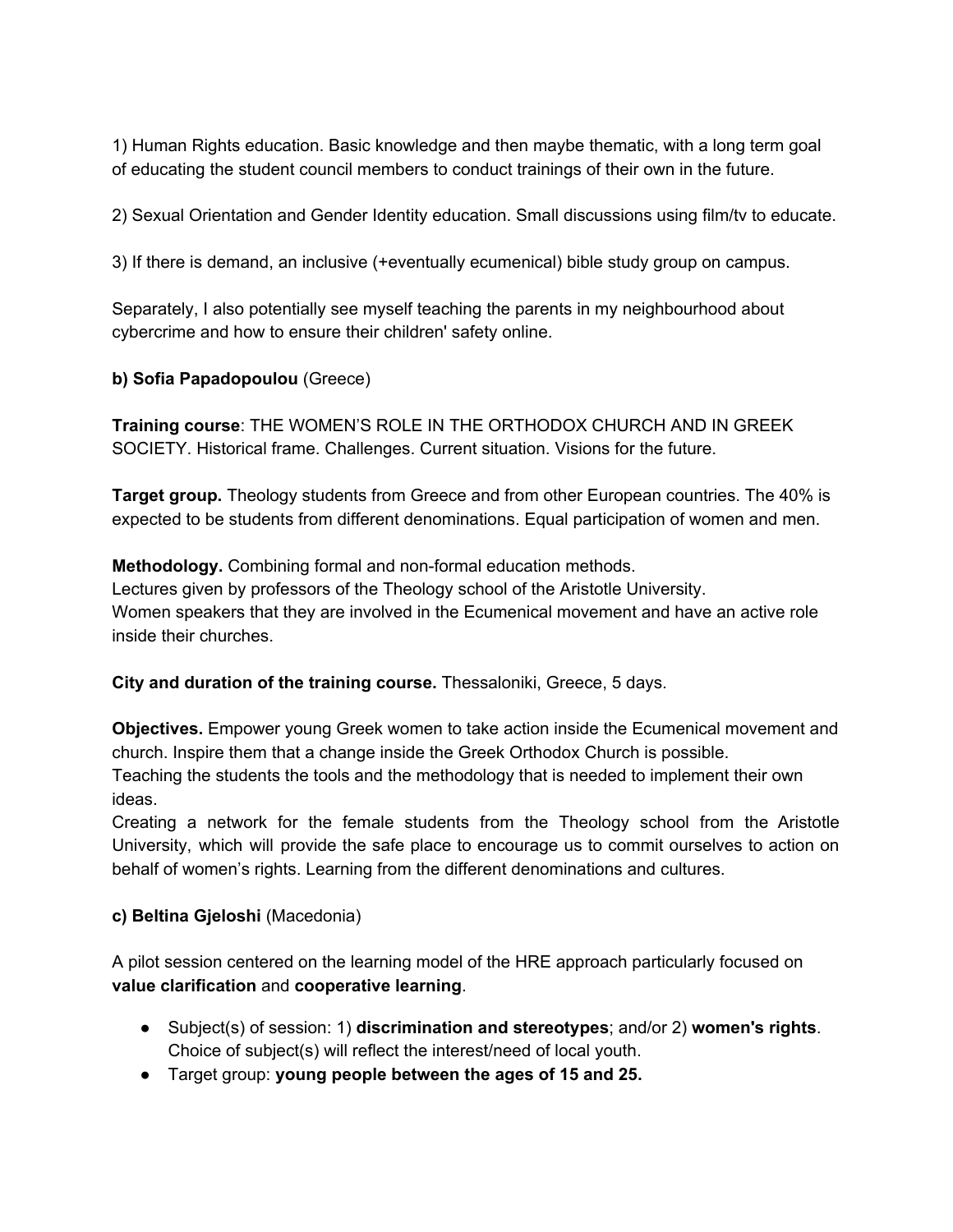- Reach: **call for applications** (10 days) with submission of interest through a Google Form; Organization's social media channels broadcast.
- Expected participants: no more than 20.
- How: duration of **1.5 hours with 2 or 3 activities in groups of 4/5.**
- Materials needed: open space room, chairs, tables, COMPASS and Gender Matters manuals, flipchart, blank sheets of papers, pens, markers.
- By whom: **2 or 3 facilitators** plan and implement the session.
- Aim: **1) test knowledge and awareness** amongst local youth; **2) clarify terminologies**; **3) build understanding and critical thinking** about their rights and local significance; 4) **equip youth with practical approaches** to identifying and addressing discrimination; **5) encourage youth to expand on and share knowledge**, awareness, and skills amongst their peers.
- If pilot session gets traction, then a program can be crafted totaling no more than 8 or 10 sessions.

## **d) Giorgio Rossini** (Italy)

A first theoretical and experimental approach to what Ecumenism is thought to be by Catholic people.

Upon the answers given to certain questions, I will write an academic paper to present to the 'Important People' in the Catholic Church structure, such as Presidents of said organizations, Bishops and, why not, maybe to the Pope himself, if the idea will be to considered important and revolutionary in itself.

Infact, in said paper, I do not only to give the answers given to me, but I will present my own point of view on Ecumenism, i.e. ordinary and everyday relation among people from different denominations.

In this way I want to encourage collaborations in doing something, studying something, exchanging and sharing, as similarities are much more in number and value then the differences.

I would like to promote an Erasmus for people to become priests/pastors in other countries and other denominations; to promote a collaboration since childhood in schools and parishes among people from different denominations, in order for Education to be Ecumenical since its beginning.

## **d) Gemma King** (Scotland)

Aim: to raise awareness in Scotland of the international ecumenical organisations and raise the profile of ecumenism in Scotland especially amongst young people. Action Plan:

1. I will share my experience of attending the EYCE Study Session through social media and traditional media.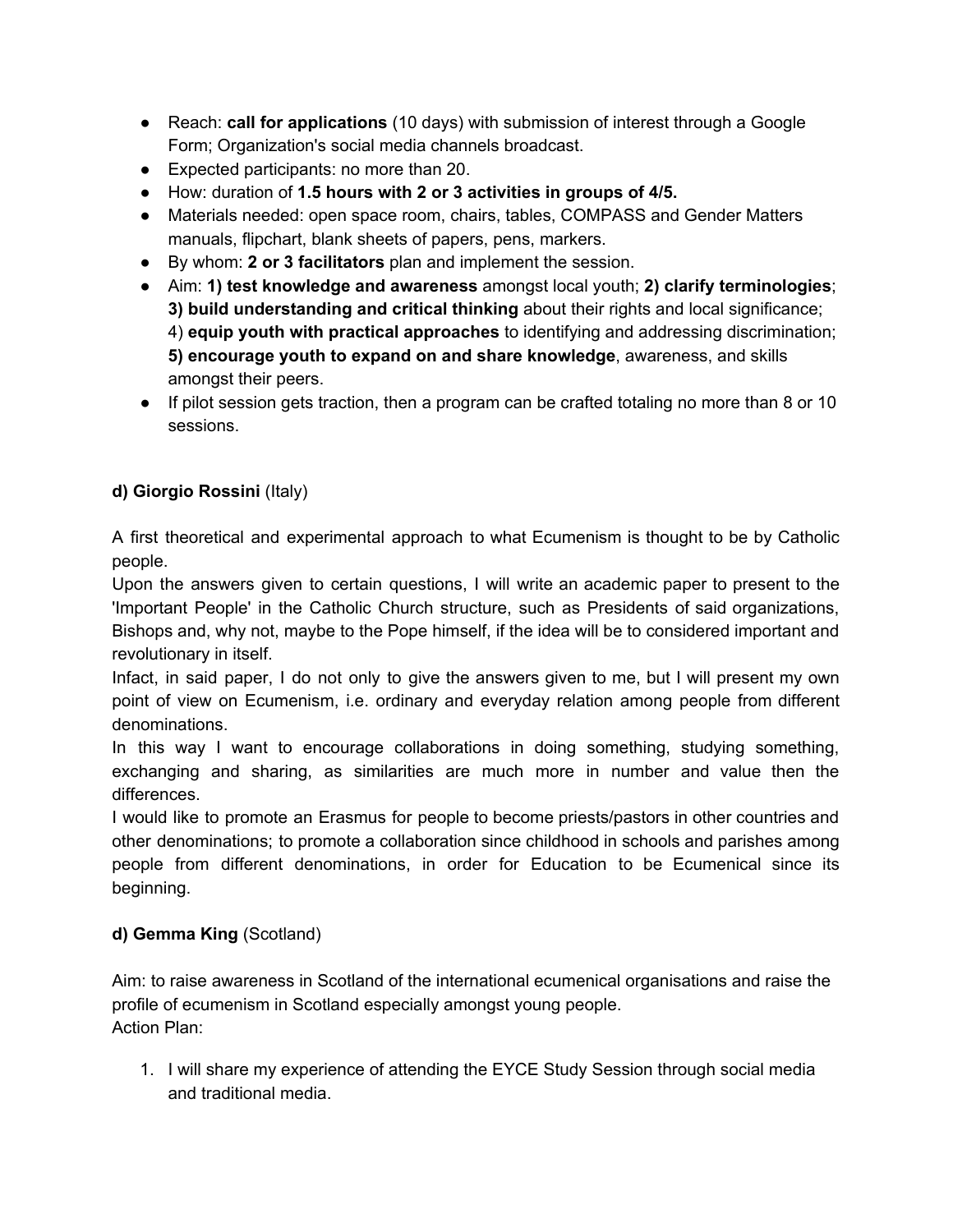- 2. I will develop a resource for young people which explains what ecumenism is and how to do things ecumenically.
- 3. I will work with other young people to form an ecumenical network of young people in Scotland along the model of the EYCE.
	- a. I will encourage the network to run study sessions on Gender issues.
	- b. I will encourage the network to run study sessions on human rights education using the resources which I received at the Study Session.

## **e) Anna Karisto** (Finland), **Madis Kask** (Estonia)

The topic is violence against women. We conceptualised this topic broadly to cover sexual harassment as well. We came up with a non-formal educational programme about violence against women in church youth groups.

This programme content would be designed by a working group which brings together local organisations and scholars that work against gender-based violence and sexual harassment, with Christian communities and churches. Different Christian denominations could be included in this working group, which would bring an ecumenical aspect to this project.

This composition would design a programme that offers the factual data and organisational perspective, but also a Christian approach (human dignity and human rights) to the topics of gender-based violence and harassment. We reckon that churches would be more willing to incorporate the programme to their own youth activities if they are involved in the process of designing it.

The programme would cover the issue of gender-based violence and harassment and both from a grassroots/relatable level, for instance, by discussing everyday examples of gender-stereotypes and letting the young people share their experiences. Wider societal perspective would also be brought to the programme and serious examples of gender-based violence could be covered through story-telling.

Once the programme materials are produced, we thought that it would be beneficial to run training seminars about the programme for those who organise youth activities in their local churches.

It would be beneficial to run the programme for the staff first, as there are issues in some Christian communities with church staff and youth leaders themselves enforcing stereotypes and supporting problematic behaviour. This training would equip the staff to run the programme in their church youth groups.

## Individual Project (**Anna Karisto**)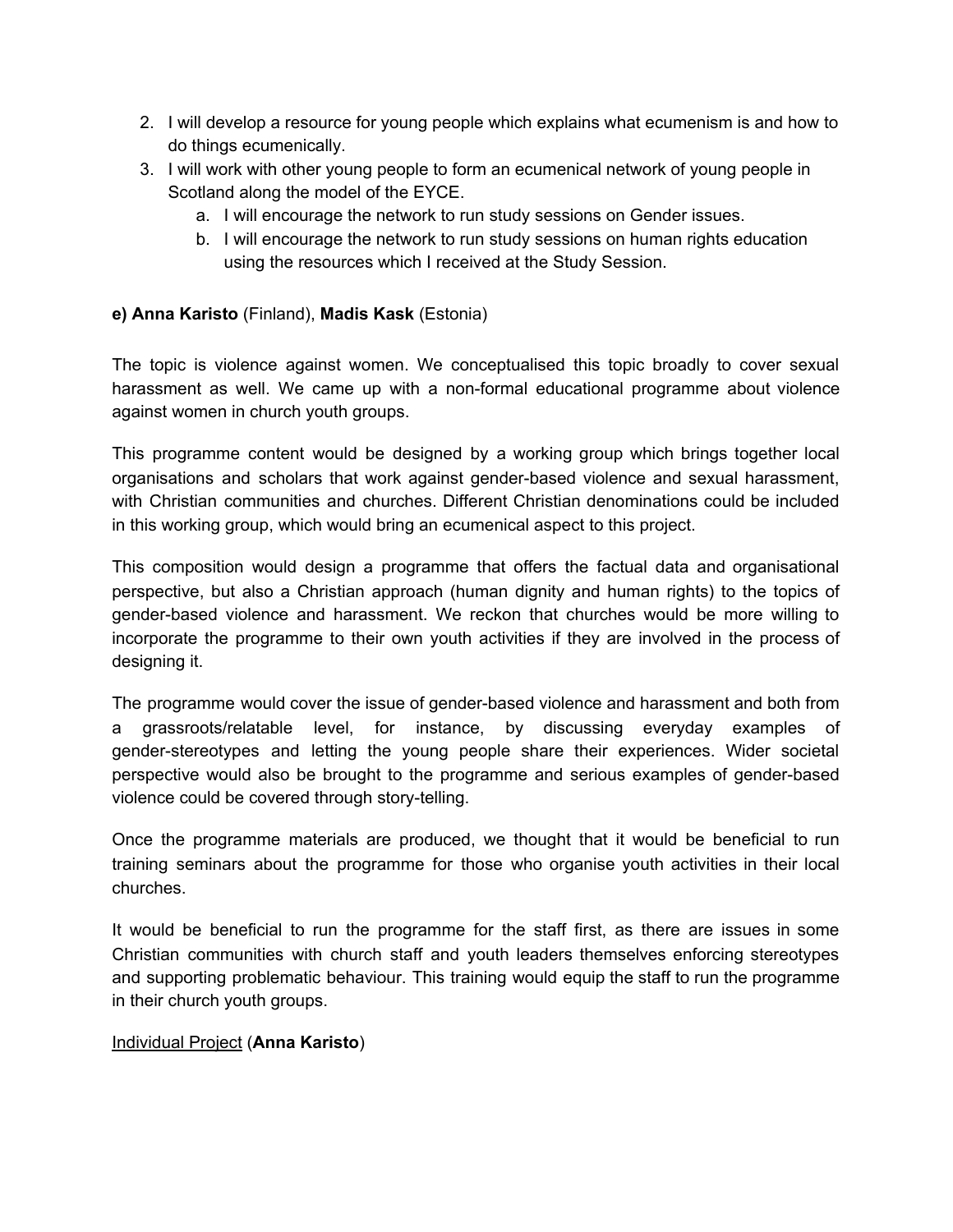I am going to translate the Compass Human Rights Education materials into Finnish. The next step is that I need to find an organisation in Finland who is willing to publish the Finnish translation. I am going to ask the Scouts and Guides of Finland, but also the Peace Education Institute (RKI) and Peace School. I think that contacting the Evangelical Lutheran Church of Finland might also be a good idea, as I think their youth programme would benefit.

After the translation, I aspire to promote the translated copy in Finland and incorporate it to the activities of the Scouts. I also wish I can generally work for the awareness of international human rights work in the Scouts and my local Christian communities both in Finland and Scotland.

#### **Team members' follow up**

The Course Director Angelita Tomaselli spread the message of the Study Session in several meetings she has been invited to.

#### 1) **European National Councils of Churches, 6th May 2019, Rome, Italy**

The meeting was organised by the Conference of European Churches (CEC) and the Federation of Evangelical Churches in Italy.

EYCE is one of the ecumenical youth organisations CEC cooperates with.

The aim of the meeting was to give the floor to the different CEC christian member churches and discussed some themes as inclusion, violence and poverty.

The panel "inclusion" was covered by the Study Session. The Course Director told about the experience at the EYCS and illustrated the outcomes. Pictures have been shown too.

## 2) **Meeting with Kate McElwee, Executive Director of the Women's Ordination Conference, 10th May 2019, Rome, Italy**

As the women ordination was one of the main themes tackled in the Study Session, it was offered the chance to meet the Executive Director of the Women's Ordination Conference, which is an American organisation held by Catholic women who advocate and struggle for women ordination in the Catholic Church.

The Course Director met Ms. Kate McElwee and discussed about the Study Session, EYCE and the cooperation with the EYCS and CoE.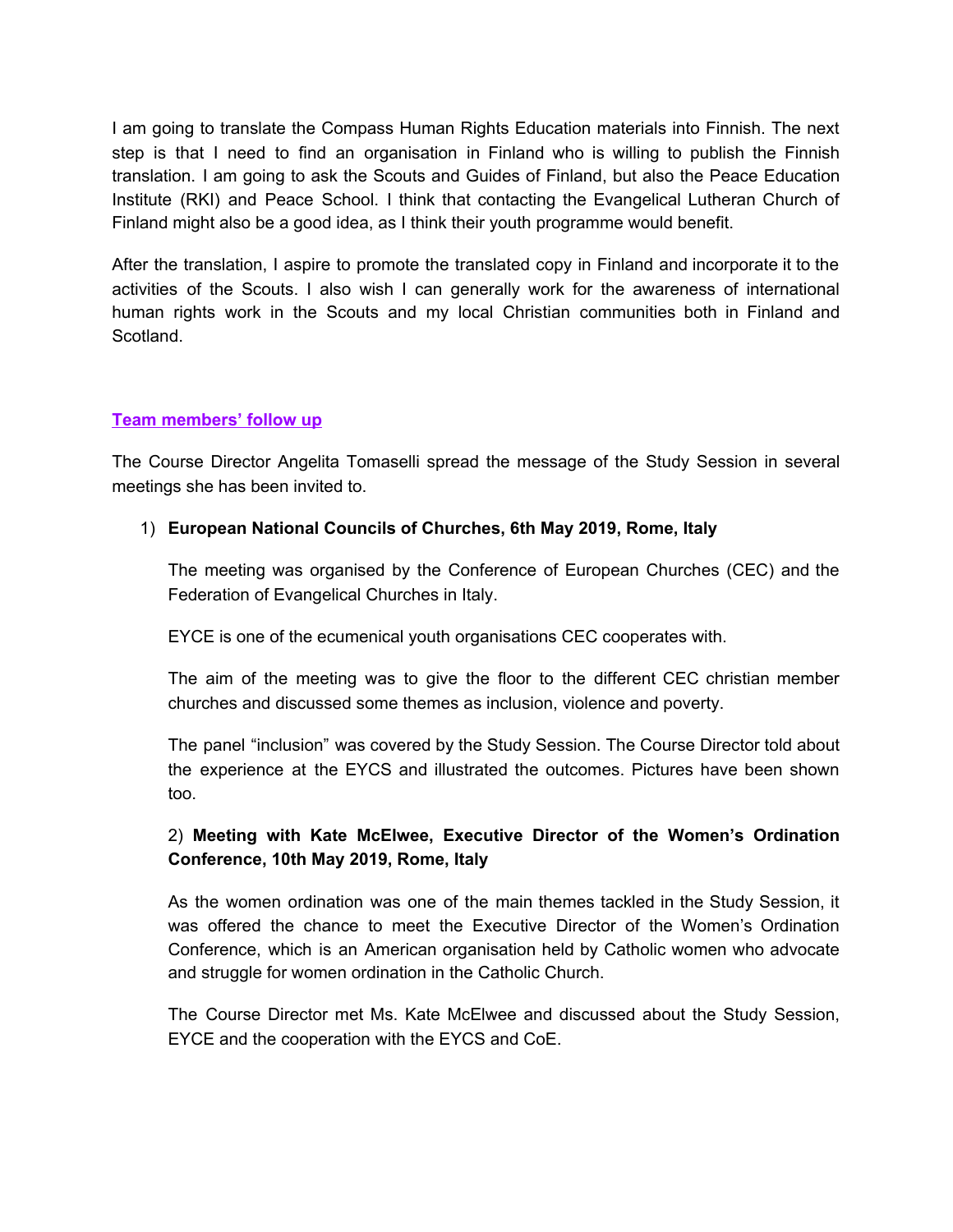Further discussion on developing some sort of cooperation forms are on the agenda of both organisations, EYCE and WOC.

## 3) **CEC Governing Board Meeting, Youth Program, 14-16 May 2019, Strasbourg, France**

CEC held its Governing Board meeting in Strasbourg, as the organisation has one of its two Offices based in France. The second one is in Brussels.

In the frame of this meeting, CEC prepared a program with the youth organisations it cooperates with, EYCE and WSCF-E. Delegates have been invited to join this program and discuss about strengthening the cooperation itself and developing other new cooperation forms.

Floor was given to EYCE, represented by the Chairperson Angelita Tomaselli (Study Session Course Director) and she illustrated, among political discussions regarding EYCE and CEC, the Study Session program and EYCE commitment in human rights education, inclusion, migration issues, environment and sustainability matters, interreligious dialogue.

## **Conclusion**

EYCE, as a strong network of young Christians from all over Europe who seek unity between Christians and are engaged in the work for justice, peace and the integrity of creation, strives to represent young people as much as possible. It works on an entirely ecumenical basis, and therefore considers itself to be part of the wider ecumenical movement.

Through this Study Session, it succeeded to encourage Churches and Christian youth movements to strive towards looking for means to work together despite of different denominational viewpoints. This means working together to discuss inclusion, diversity, gender stereotyping and women's role in the church today.

Many of the above mentioned obstacles are the result of a lack of information and the fear of the unknown. EYCE believes that bringing people together is the best way to foster mutual understanding between different Christian denominations and traditions. It tries to provide young people with a place to develop an understanding of the different expressions of faith in different denominations and countries. And this what 'Of Course, We can' Study Session had aimed to and successfully implemented, safe space for European and international youth to